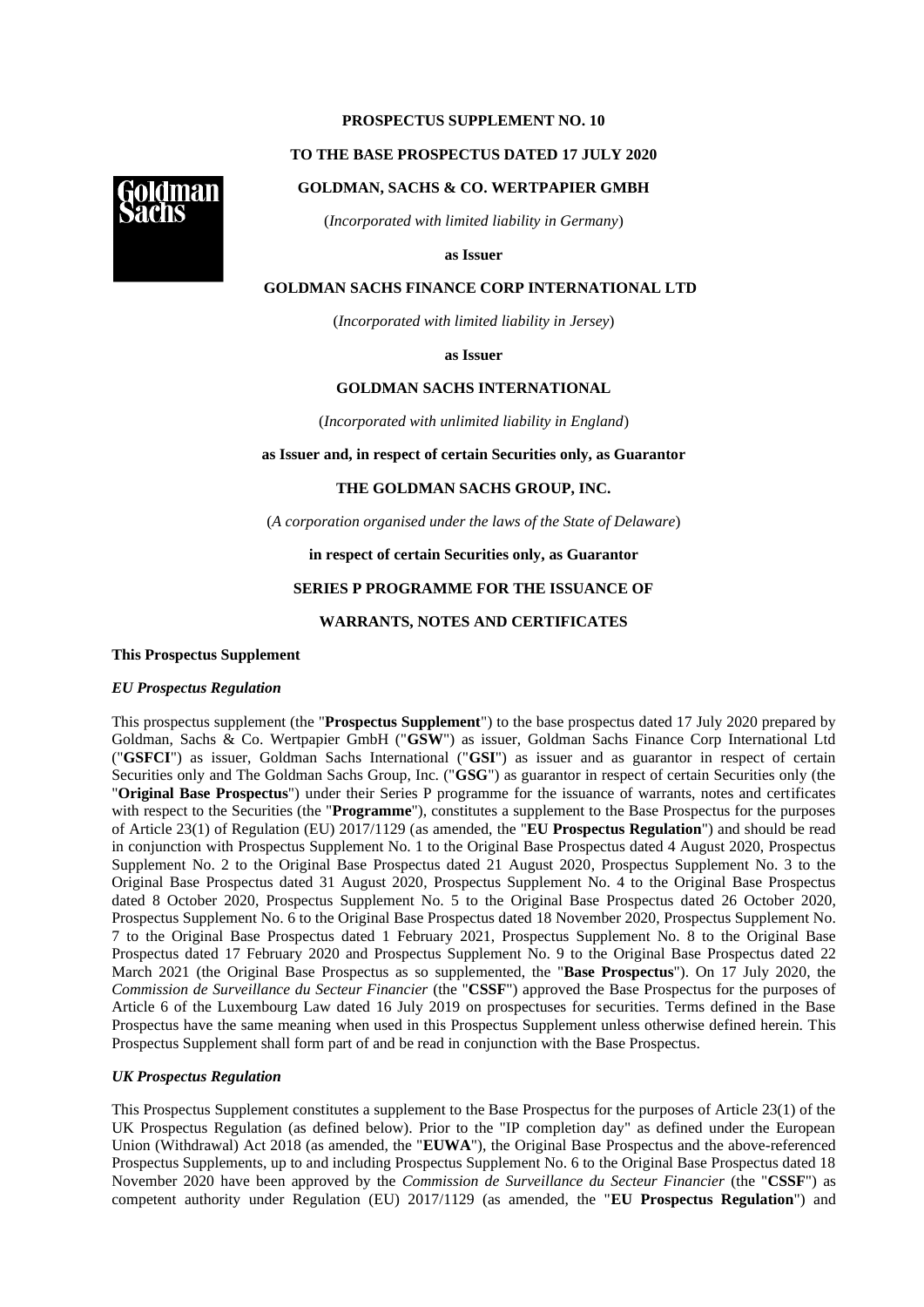notification of such approval has been made to the United Kingdom Financial Conduct Authority (the "**FCA**"). By virtue of Regulation 74 of the Prospectus (Amendment etc.) (EU Exit) Regulations 2019 (as amended), each of the Original Base Prospectus and the above-referenced Prospectus Supplements, up to and including Prospectus Supplement No. 6 to the Original Base Prospectus dated 18 November 2020, shall be treated for the purposes of Regulation (EU) 2017/1129 as it forms part of UK domestic law by virtue of the EUWA and regulations made thereunder (as amended, the "**UK Prospectus Regulation**") as if it had been approved by the FCA at the respective times when the Original Base Prospectus and each of the relevant Prospectus Supplements were approved by the CSSF, and shall be read in conjunction with Prospectus Supplement No. 7 to the Original Base Prospectus dated 1 February 2021, Prospectus Supplement No. 8 to the Original Base Prospectus dated 17 February 2020 and Prospectus Supplement No. 9 to the Original Base Prospectus dated 22 March 2021, in each case as approved by the FCA as competent authority under the UK Prospectus Regulation (the Original Base Prospectus as so supplemented, the "**Base Prospectus**"). Such approval relates only to Securities which are to be admitted to trading on a UK regulated market for the purposes of Regulation (EU) No.600/2014 as it forms part of UK domestic law by virtue of the EUWA (as amended, "**UK MiFIR**") and/or which are to be offered to the public in the United Kingdom.

This Prospectus Supplement has been approved by the FCA, as competent authority under the UK Prospectus Regulation. The FCA only approves this Prospectus Supplement as meeting the standards of completeness, comprehensibility and consistency imposed by the UK Prospectus Regulation. Such approval by the FCA should not be considered as an endorsement of the Issuers or the quality of the Securities that are the subject of the Base Prospectus and this Prospectus Supplement. Investors should make their own assessment as to the suitability of investing in the Securities. Terms defined in the Base Prospectus have the same meaning when used in this Prospectus Supplement unless otherwise defined herein. This Prospectus Supplement shall form part of and be read in conjunction with the Base Prospectus.

## **Right of withdrawal**

## *EU Prospectus Regulation*

**In accordance with Article 23(2a) of the EU Prospectus Regulation, investors in the European Economic Area who have already agreed to purchase or subscribe for Securities issued under the Programme before this Prospectus Supplement is published and where the Securities have not yet been delivered to them at the time when the significant new factor, material mistake or material inaccuracy to which this Prospectus Supplement relates, arose or was noted, where the Securities are affected by the significant new factor, material mistake or material inaccuracy to which this Prospectus Supplement relates, have the right, exercisable until 23 April 2021, which is three working days after the publication of this Prospectus Supplement, to withdraw their acceptances. Investors may contact the relevant Authorised Offeror(s) (as set out in the Final Terms of the relevant Securities) should they wish to exercise such right of withdrawal.**

# *UK Prospectus Regulation*

**In accordance with Article 23(2) of the UK Prospectus Regulation and PRR 3.4.1 of the FCA's Prospectus Regulation Rules sourcebook, investors in the United Kingdom who have already agreed to purchase or subscribe for Securities issued under the Programme before this Prospectus Supplement is published and where the Securities have not yet been delivered to them at the time when the significant new factor, material mistake or material inaccuracy to which this Prospectus Supplement relates, arose or was noted, where the Securities are affected by the significant new factor, material mistake or material inaccuracy to which this Prospectus Supplement relates, have the right, exercisable until 23 April 2021, which is three working days after the publication of this Prospectus Supplement, to withdraw their acceptances. Investors may contact the relevant Authorised Offeror(s) (as set out in the Final Terms of the relevant Securities) should they wish to exercise such right of withdrawal.**

## **Responsibility**

Each of GSI, GSW, GSFCI and GSG accepts responsibility for the information given in this Prospectus Supplement To the best of their knowledge, the information contained in this Prospectus Supplement is in accordance with the facts and this Prospectus Supplement makes no omission likely to affect its import.

#### **Purpose of this Prospectus Supplement**

The purpose of this Prospectus Supplement is to amend and update certain information in respect of Belgian Securities and Fund Linked Securities in the following sections of the Base Prospectus: "Risk Factors", "Supplementary Provisions for Belgian Instruments", "Supplementary Provisions for Belgian Notes" and "Fund Linked Conditions".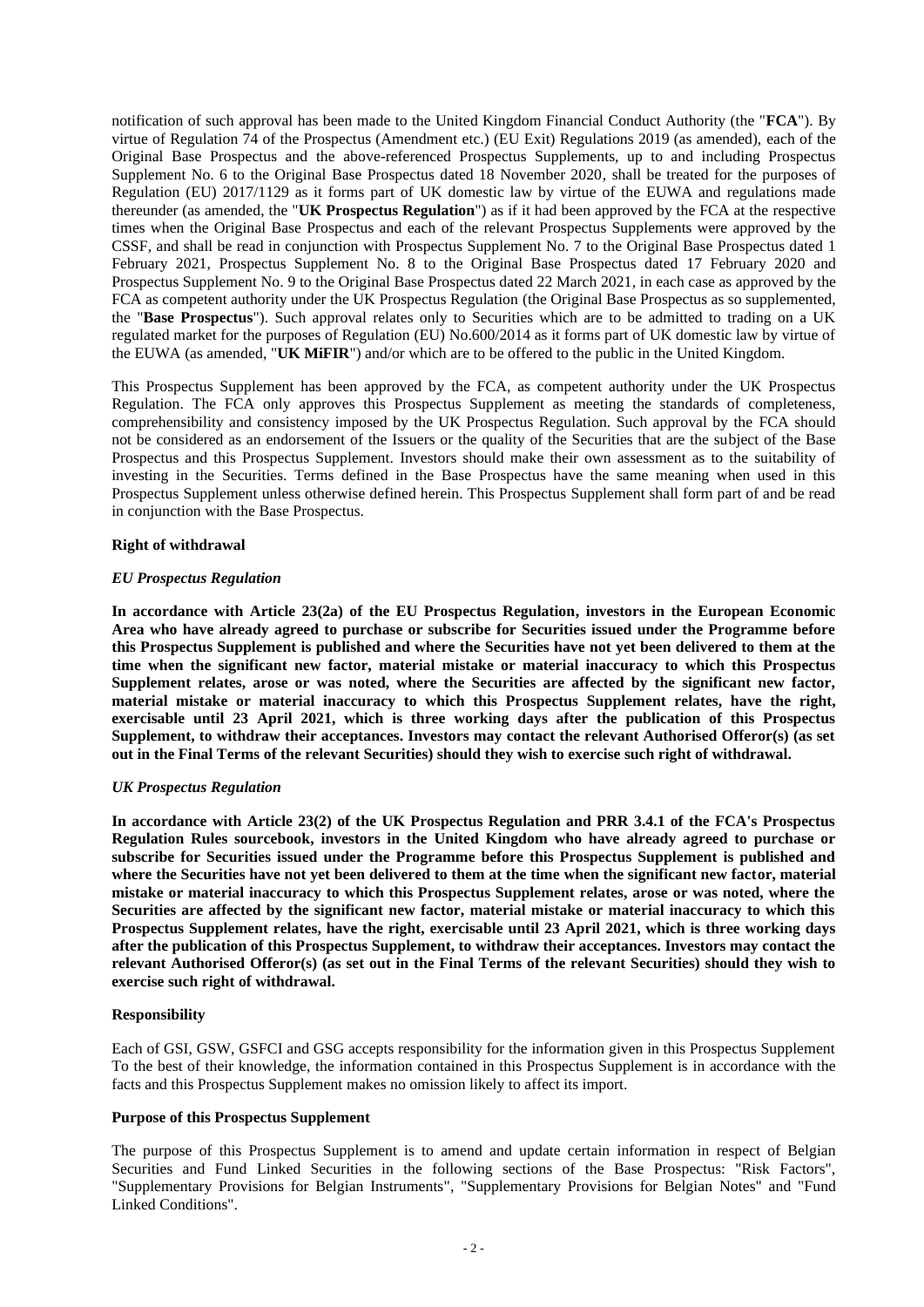This Prospectus Supplement will be available on the website of the Luxembourg Stock Exchange at *[www.bourse.lu](http://www.bourse.lu/)* and the Financial Conduct Authority at *https://marketsecurities.fca.org.uk/*.

#### **Amendments and updates to certain information in the Base Prospectus**

The Base Prospectus is amended and supplemented as follows:

## 1. **Amendments to the section entitled "***Risk Factors***"**

The information in the section entitled "*Risk Factors*" is amended and supplemented as follows:

- (a) Risk factor 4.5 (*Following the occurrence of certain extraordinary events in relation to the Underlying Asset(s) or the Original Primary Rate(s) or with respect to index linked securities, following the occurrence of an index adjustment event, the terms and conditions of your Securities may be adjusted or the Securities may be redeemed early at the non-scheduled early repayment amount*) on page 52 of the Original Base Prospectus is amended by deleting the heading in its entirety and replacing it with the following:
	- "4.5 *Following the occurrence of certain extraordinary events in relation to the Underlying Asset(s) or the Original Primary Rate(s), or following the occurrence of an index adjustment event in relation to an Index, a Commodity Index Adjustment Event in relation to a Commodity Index, a Disruption Event in relation to a Commodity Reference Price or a Potential Adjustment Event or a Crystallisation Event has occurred in relation to a Fund, as the case may be, the terms and conditions of your Securities may be adjusted or the Securities may be redeemed early at the non-scheduled early repayment amount*";
- (b) Risk factor 5.11(g) (*Fee rebate arrangements*) on page 92 of the Original Base Prospectus is deleted in its entirety and replaced with the following:

#### "(g) *Fee rebate arrangements*

"Unless the Securities provide that "Supplementary Provisions for Belgian Securities" is applicable, the Issuer and/or its affiliates may receive rebates from the management company of a Fund in respect of the units or shares of a Fund or any other assets which the Issuer and/or its affiliates may hold as a hedge to the Securities. Any breach by a counterparty to such fee rebate arrangement may result in losses or increased costs to the Issuer and we may determine that such circumstances have resulted in the occurrence of a Crystallisation Event, and may take one of the actions available to us to deal with such event (see "*Determinations in respect of Crystallisation Events may have an adverse effect on the value of your Securities*" below).";

(c) Risk factor 5.11(h) (*Regulatory and legislative risk*) on pages 92 to 93 of the Original Base Prospectus is deleted in its entirety and replaced with the following:

### "(h) *Regulatory and legislative risk*

The regulatory environment is evolving and changes therein may adversely affect the ability of a Fund to obtain the leverage it might otherwise obtain or to pursue its investment strategies. In addition, the regulatory or tax environment for derivative and related instruments is evolving and may be subject to modification by government or judicial action which may adversely affect the value of the investments held by a Fund. It is not possible to predict the effect of any future changes to applicable law or regulation or uncertainties such as international political developments, changes in government policies, taxation, restrictions or foreign investment and currency repatriation or fluctuations.

Furthermore, the markets in which a Fund invests may prove to be highly volatile from time to time as a result of, for example, sudden changes in government policies on taxation and currency repatriation or changes in legislation relating to the value of foreign ownership of assets held by a Fund, and this may affect the net asset value at which a Fund may liquidate positions to meet repurchase requests or other funding requirements and, in turn, the value of your Securities. We may also determine that such circumstances have resulted in the occurrence of a Crystallisation Event (which may include, amongst others, events which affect the business of a Fund (including the conduct of its business), events which affect the key characteristics of a Fund or in respect of Securities (other than Belgian Securities), a regulatory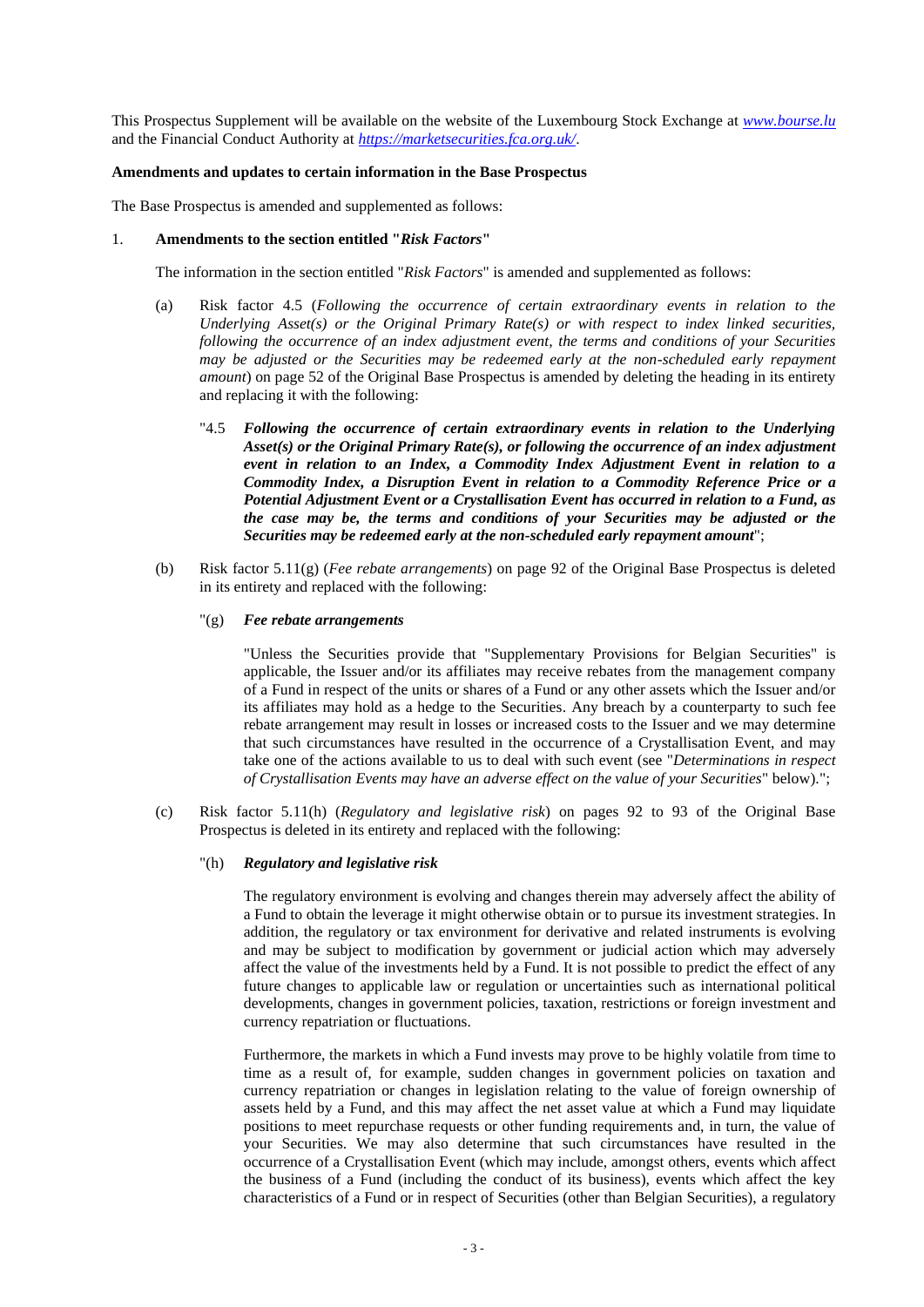event in which the Issuer and/or any of its affiliates have incurred (or there is a reasonable likelihood that the Issuer and/or any of its affiliates will incur) a materially increased cost or will be subject to materially increased regulatory capital requirements in respect of the performance of its obligations under or execution of hedging transactions in respect of the Securities), and may take one of the actions available to us to deal with such event (see "*Determinations in respect of Crystallisation Events may have an adverse effect on the value of your Securities*" below). Any such actions taken may have an adverse effect on the value of and return on your Securities.

Where, due to a change in law event, our performance under the Securities or (unless the Securities provide that "Supplementary Provisions for Belgian Securities" is applicable) any hedge relating to the Securities, has become (or there is a substantial likelihood in the immediate future that it will become) illegal or impractical, we may, in our discretion, redeem your Securities.

If we elect to early redeem the Securities, if permitted by applicable law, we shall pay to you an amount equal to the non-scheduled early repayment amount of such Securities. The nonscheduled early repayment amount may be less than your initial investment and you may therefore lose some or all of your investment.

Following any such early redemption of the Securities, you may not be able to reinvest the proceeds from such redemption at a comparable return and/or with a comparable interest rate for a similar level of risk. You should consider such reinvestment risk in light of other available investments when you purchase the Securities."; and

(d) Risk factor 5.11(j) (*Determinations in respect of Crystallisation Events may have an adverse effect on the value of your Securities*) on pages 93 to 94 of the Original Base Prospectus is deleted in its entirety and replaced with the following:

## "(j) *Determinations in respect of Crystallisation Events may have an adverse effect on the value of your Securities*

Upon determining that a Crystallisation Event has occurred in relation to a Fund, we may, acting in good faith and in a commercially reasonable manner, substitute such Fund for a replacement asset or basket of replacement assets that preserves as closely as is commercially practicable the original economic and investment objective of such Fund and we may elect to amend the terms and conditions of the Securities (such amendment to be determined without your consent) to account for the replacement of such Fund. The replacement of a Fund and any amendments to the terms and conditions of the Securities may have an adverse effect on the value of and return on your Securities.

If we determine, acting in good faith and in a commercially reasonable manner, that the date for such substitution would otherwise fall after the relevant scheduled reference date, or we are not able to determine an appropriate replacement asset or basket of replacement assets for a Fund, then we may, in our discretion, redeem your Securities on the scheduled maturity date by payment of, (i) in respect of Securities (other than Belgian Securities), an amount equal to (A) (I) if a protection level is specified in the relevant Issue Terms, the specified denomination or nominal amount, as the case may be, *multiplied* by the protection level, otherwise, (II) zero *plus* (B) the value of the derivative component of such Security, *plus* (C) the *sum* of the overnight interest amounts calculated in respect of the remaining term of the Securities (without compounding), or (ii) in respect of Belgian Securities, an amount equal to the nonscheduled early repayment amount. Such amount may be less than the amount that would have been payable on the maturity date if a Crystallisation Event had not occurred.

In respect of Securities (other than Belgian Securities), if a Crystallisation Event has occurred due to the occurrence of a Non-full Cash Redemption Proceeds Event, then the settlement amount or redemption amount that was originally payable on any scheduled payment date may be significantly reduced and the payment date postponed. If this occurs, a Holder of the Securities may lose some or all of his investment in the Securities.

See "*Introduction to the Fund Linked Conditions*" of this Base Prospectus for a description of the consequences of Crystallisation Events.".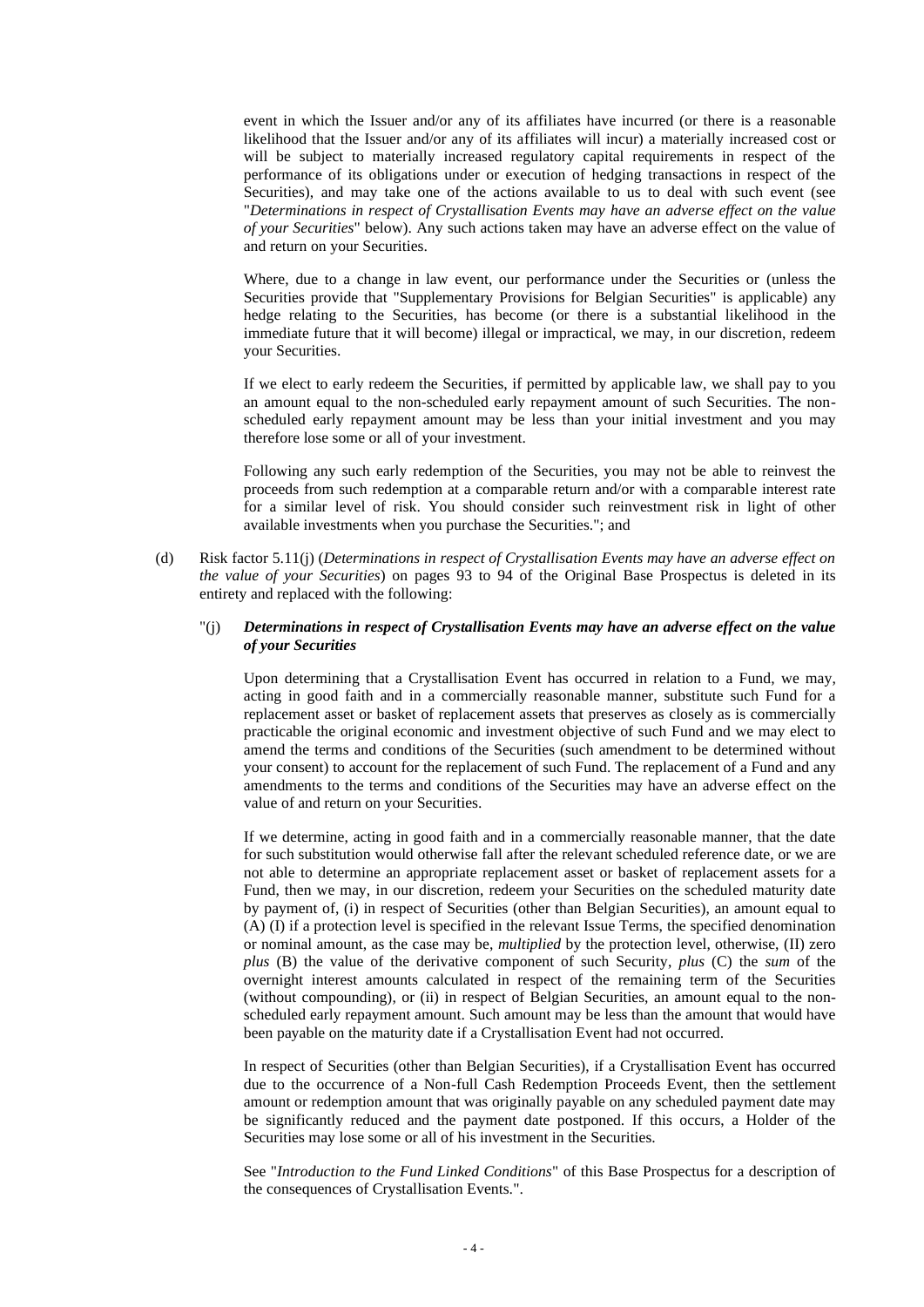## 2. **Amendments to the section entitled "***Supplementary Provisions for Belgian Instruments***"**

The information in the section entitled "*Supplementary Provisions for Belgian Instruments*" is amended and supplemented as follows:

(a) The introductory paragraph to the section on page 208 of the Original Base Prospectus is deleted in its entirety and replaced with the following:

"If the relevant Issue Terms specifies that "Supplementary Provisions for Belgian Securities" is applicable, then the General Instrument Conditions, the Share Linked Conditions and the Fund Linked Conditions are amended as follows:";

- (b) the definition of "Non-Scheduled Early Repayment Amount" as set out under Supplementary Provision 1(a) on pages 208 and 209 of the Original Base Prospectus is amended as follows:
	- (i) by deleting limb (B) (*Force Majeure*) thereof in its entirety and replacing it with the following:
		- "(B) **Force Majeure**: in the case of a Non-scheduled Early Repayment Amount being payable due to the occurrence of a Change in Law Event, an Extraordinary Event pursuant to the terms of Share Linked Condition 3.2(c) (*Occurrence of an Extraordinary Event*), an Early Exercise Event pursuant to the terms of Fund Linked Condition 2 (*Early Exercise Event or Early Redemption Event*) or a Crystallisation Event pursuant to the terms of Fund Linked Condition 5 (*Consequences of a Crystallisation Event*), in each case, which renders the continuance of the Instruments definitively impossible (a "**Force Majeure Event**"), an amount in the Settlement Currency, which shall be determined in good faith and in a commercially reasonable manner by the Calculation Agent as the fair market value of the Instrument on the second Business Day prior to the date of redemption or settlement, determined by reference to such factors as the Calculation Agent considers to be appropriate including, without limitation (a) market prices or values for any Underlying Asset(s) and other relevant economic variables (such as interest rates and, if applicable, exchange rates) at the relevant time taking into account the bid or offer prices of any Underlying Asset(s) and such other relevant economic variables; (b) the remaining term of the Instruments had they remained outstanding to the date of redemption or settlement and/or any scheduled early redemption or settlement date; (c) if applicable, accrued interest; (d) internal pricing models of the Issuer and its affiliates; (e) future selling commissions payable to the Distributor, if any; and (f) the prevailing funding rate of the Issuer; or";
	- (ii) by deleting limb (C) (*Non-Force Majeure*) thereof in its entirety and replacing it with the following:
		- "(C) **Non-Force Majeure**: in the case of a Non-scheduled Early Repayment Amount being payable due to the occurrence of (i) a Change in Law Event, an Extraordinary Event pursuant to the terms of Share Linked Condition 3.2(c) (*Occurrence of an Extraordinary Event*), an Early Exercise Event, pursuant to the terms of Fund Linked Condition 2 (*Early Exercise Event or Early Redemption Event*) or a Crystallisation Event pursuant to the terms of Fund Linked Condition 5 (*Consequences of a Crystallisation Event*), in each case, which does not render the continuance of the Instruments definitively impossible; or (ii) an Index Adjustment Event pursuant to the terms of Index Linked Condition 3.2 (*Occurrence of an Index Adjustment Event*) (each such event, a "**Non-Force Majeure Event**"), an amount determined in accordance with (I) or (II) below, as applicable:
			- (I) where "Fair Market Value (Plus Issuer Cost Reimbursement)" is specified as applicable in the relevant Issue Terms, an amount equal to the following:

Fair Market Value + Pro Rata Issuer Cost Reimbursement

where the following terms have the following meanings:

"Fair Market Value" has the meaning set out in (II)(1) immediately below; and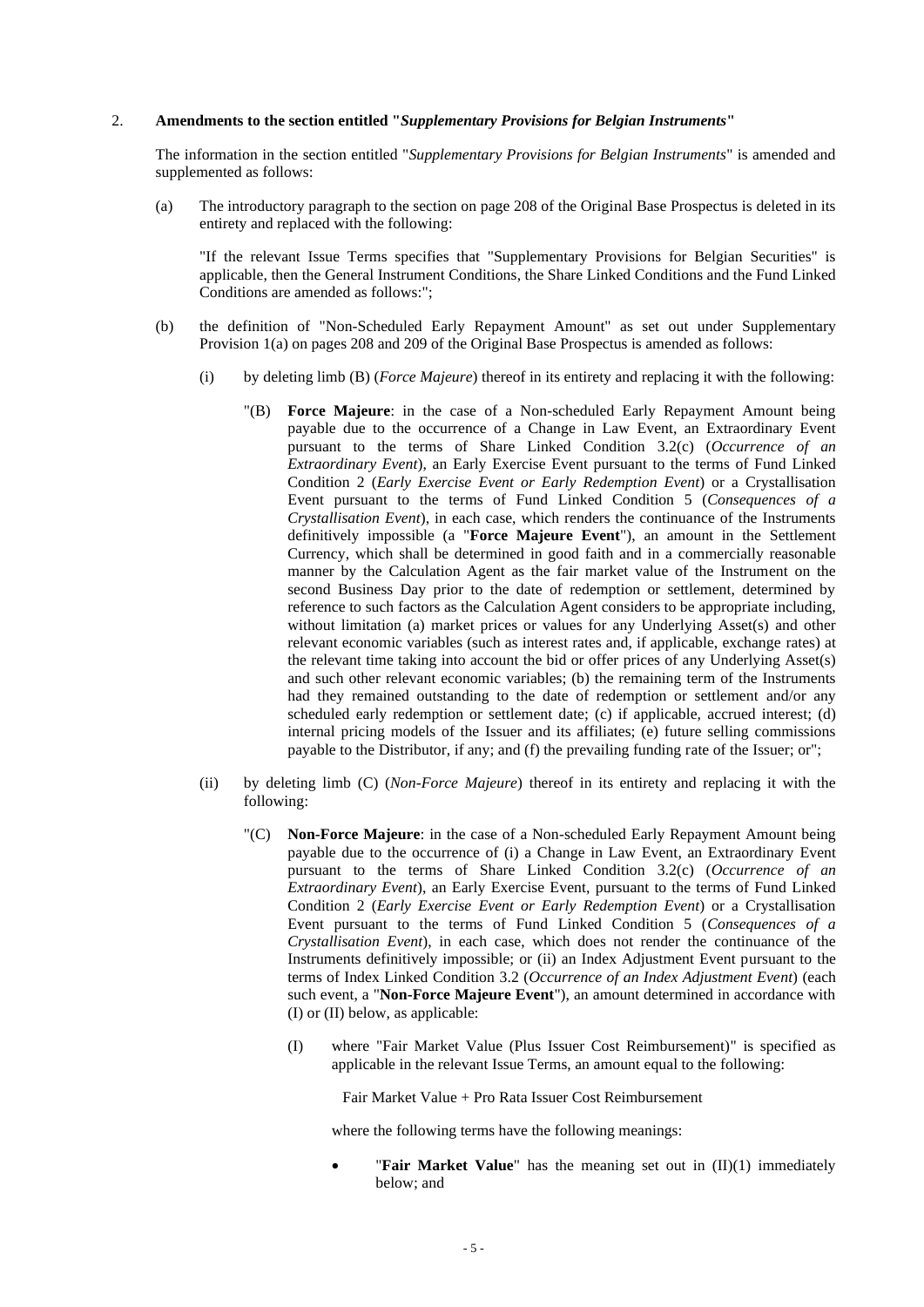- "Pro Rata Issuer Cost Reimbursement" and terms used therein have the meaning set out in  $(II)(2)$  immediately below; or
- (II) where "Holder Put or Monetisation (or Best of Amount)" is specified as applicable in the relevant Issue Terms, then:
	- (1) where the Holder has made a valid election to exercise its option to redeem the Instrument for the Put Redemption Amount at early redemption pursuant to General Instrument Condition 19(A) (*Nonscheduled early redemption due to a Non-Force Majeure Event*), an amount calculated in accordance with the following, payable on the date specified as such in the Issuer's Notice of Early Redemption (such amount, the "**Put Redemption Amount**"):

Fair Market Value + Pro Rata Issuer Cost Reimbursement

where the following terms have the following meanings:

- "Fair Market Value" means, in respect of an Instrument, an amount in the Settlement Currency which shall be determined in good faith and in a commercially reasonable manner by the Calculation Agent as the fair market value of the Instrument, on the second Business Day prior to the date of redemption or settlement, determined by reference to such factors as the Calculation Agent considers to be appropriate including, without limitation (a) market prices or values for any Underlying Asset(s) and other relevant economic variables (such as interest rates and, if applicable, exchange rates) at the relevant time taking into account the bid or offer prices of any Underlying Asset(s) and such other relevant economic variables; (b) the remaining term of the Instruments had they remained outstanding to the date of redemption or settlement and/or any scheduled early redemption or settlement date; (c) if applicable, accrued interest; (d) internal pricing models of the Issuer and its affiliates; (e) future selling commissions payable to the Distributor, if any; and (f) the prevailing funding rate of the Issuer; and
- "Pro Rata Issuer Cost Reimbursement" and terms used therein have the meaning set out in (2) immediately below; or
- (2) otherwise than in the circumstances of (1) immediately above, an amount calculated in accordance with the following, which amount shall be payable on the Maturity Date (such amount, the "**Monetisation Amount**"):

[Calculation Amount (CPP)] + [(Option Value + Pro Rata Issuer Cost Reimbursement)  $\times (1 + r)^n$ ]

where the following terms have the following meanings:

- "**Calculation Amount (CPP)**" means an amount specified as such in the relevant Issue Terms;
- "n" means the remaining term of the Instrument expressed in years, calculated from the date of the determination by the Issuer or Calculation Agent, as applicable, that the Instrument will be early redeemed pursuant to and in accordance with the Conditions following the Non-Force Majeure Event to the Scheduled Maturity Date, as determined by the Calculation Agent acting in good faith and in a commercially reasonable manner;
- "**Option**" means, in respect of the Instrument, the option component or embedded derivative(s) in respect of such Instrument equal to the Calculation Amount which provides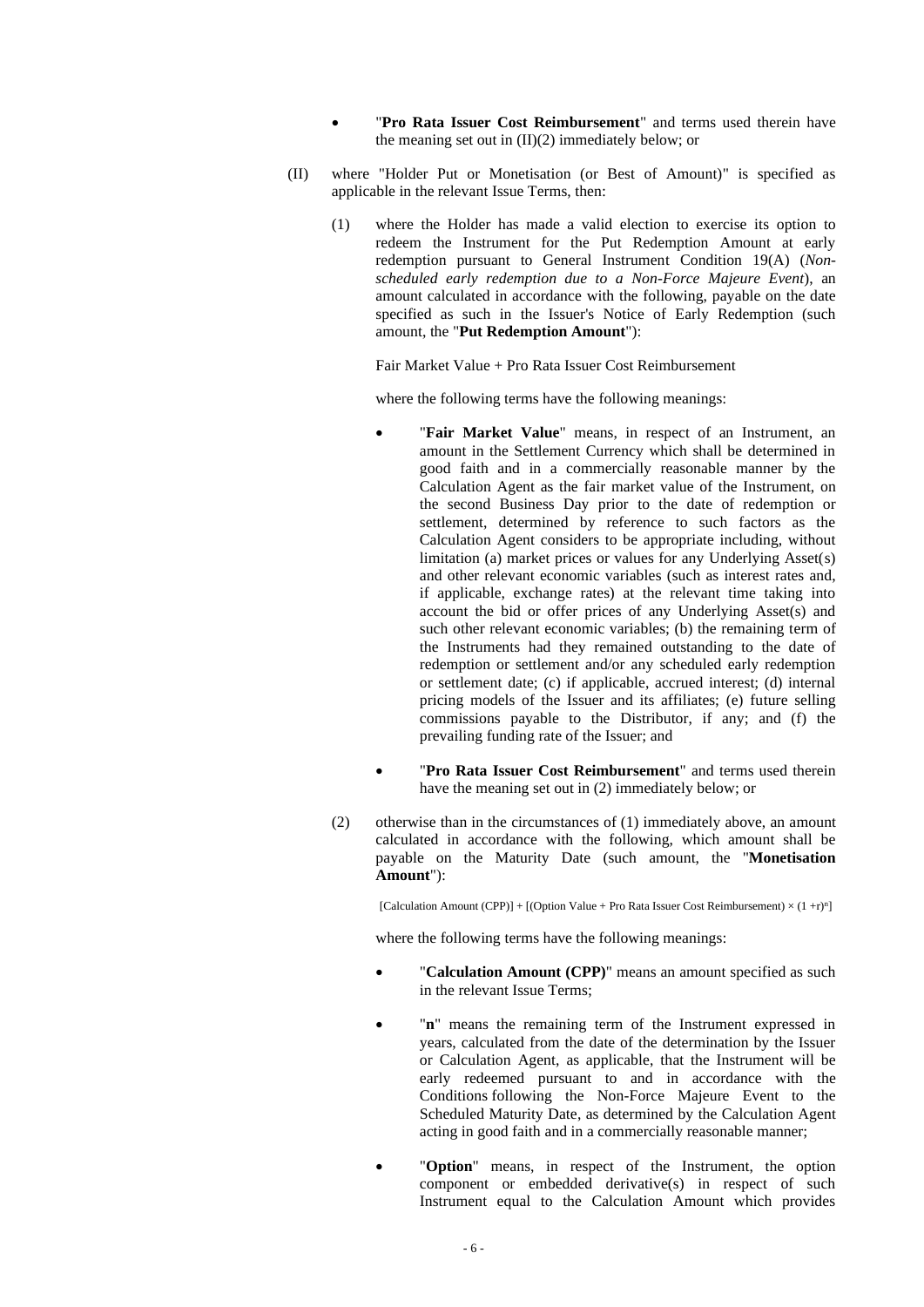exposure to the Underlying Asset, the terms of which are fixed on the trade date (being the date determined as such by the Calculation Agent as being the original trade date of the Instruments) in order to enable the Issuer to issue such Instrument at the relevant price and on the relevant terms. For the avoidance of doubt, the bond component in respect of the nominal amount of the Instruments is excluded from the Option;

- "**Option Value**" means, in respect of the Instrument, the present value (if any) of the Option in respect thereof *plus* the present value of the future selling commissions payable to the Distributor (if any), subject to a minimum of zero, as calculated by the Calculation Agent on the date of determination by the Issuer or Calculation Agent, as applicable, that the Instrument will be early redeemed pursuant to and in accordance with the Conditions following the relevant early redemption event by reference to such factors as the Calculation Agent considers to be appropriate including, without limitation:
	- (a) market prices or values of the Underlying Asset and other relevant economic variables (such as: interest rates; dividend rates; financing costs; the value, price or level of the Underlying Asset or other reference asset(s) and any futures or options relating to any of them; the volatility of the Underlying Asset or other reference asset(s); and exchange rates (if applicable));
	- (b) the time remaining to maturity of the Instrument had it remained outstanding to scheduled maturity; and
	- (c) internal pricing models;
	- "**Pro Rata Issuer Cost Reimbursement**" means an amount equal to the product of the total costs of the Issuer (for example, and without limitation, structuring costs) paid by the original Holders as part of the original issue price of the Instrument and the Relevant Proportion, as determined by the Calculation Agent acting in good faith and in a commercially reasonable manner. For the avoidance of doubt, the total costs of the Issuer shall not include amounts paid or payable as a selling commission to the Distributor;
- "**r**" means the annualised interest rate that the Issuer offers on the date of determination by the Issuer or Calculation Agent, as applicable, that the Instrument will be early redeemed pursuant to and in accordance with the Conditions following the Non-Force Majeure Event for a debt security with a maturity equivalent to the Scheduled Maturity Date of the Instruments, taking into account the credit risk of the Issuer, as determined by the Calculation Agent acting in good faith and in a commercially reasonable manner; and
- "Relevant Proportion" means a number equal to (i) the number of calendar days from, but excluding, the date of determination by the Issuer or Calculation Agent, as applicable, that the Instrument will be early redeemed pursuant to and in accordance with the Conditions following the Non-Force Majeure Event to, and including, the Scheduled Maturity Date of the Instrument, divided by (ii) the number of calendar days from, and excluding, the Issue Date of the Instrument to, and including, the Scheduled Maturity Date of the Instrument,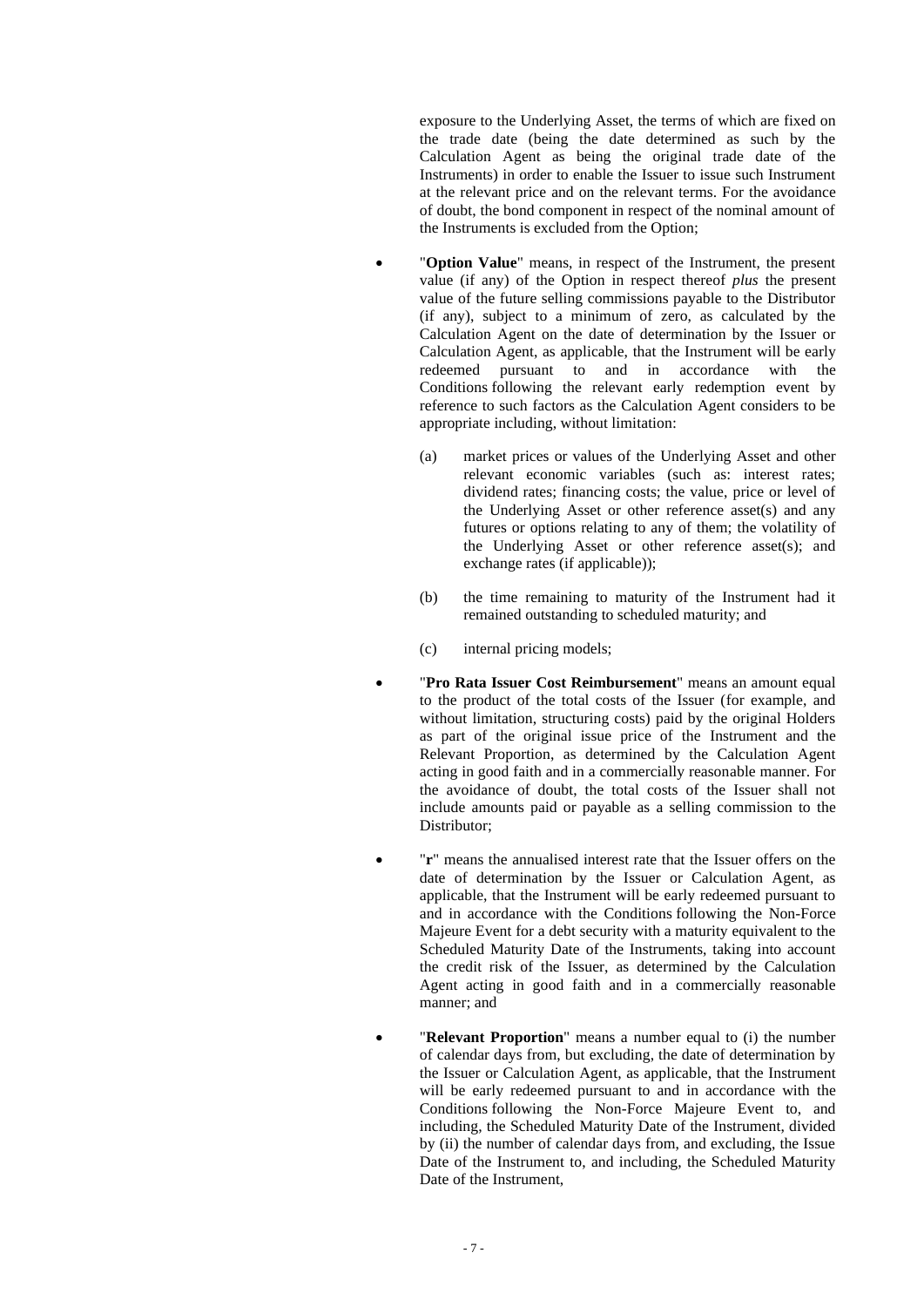**PROVIDED THAT** where the Non-Force Majeure Event is a Change in Law Event, an Extraordinary Event pursuant to the terms of Share Linked Condition 3.2(c) (*Occurrence of an Extraordinary Event*), an Early Exercise Event, pursuant to the terms of Fund Linked Condition 2 (*Early Exercise Event or Early Redemption Event*) or a Crystallisation Event pursuant to the terms of Fund Linked Condition 5 (*Consequences of a Crystallisation Event*), in each case, which does not render the continuance of the Instruments definitively impossible, the Issuer may instead determine to redeem all of the Instruments on the date specified in the Issuer's Notice of Early Redemption by payment of an amount equal to the following (such amount, the "**Best of Amount**"):

*Max*[(Calculation Amount (CPP)); Fair Market Value] + Pro Rata Issuer Cost Reimbursement

where the following terms have the following meanings:

- "**Fair Market Value**", "**Pro Rata Issuer Cost Reimbursement**" and "**Calculation Amount (CPP)**" have the respective meanings given above in this sub-section  $(C)(II)$ ; and
- "*Max*" followed by a series of amounts inside brackets, means whichever is the greater of the amounts separated by a semi-colon inside those brackets. For example, "*Max*(x;y)" means the greater of component x and component y.

The Holder of the Instrument will not be charged any costs (such as settlement costs) by or on behalf of the Issuer to redeem the Instrument prior to scheduled maturity or to change the Terms and Conditions of the Instruments.".

(c) The heading, introductory paragraph and sub-heading therein of Supplementary Provision 3 (*General Instrument Condition 18 (Non-scheduled early redemption due to a Non-Force Majeure Event)*) on page 212 of the Original Base Prospectus shall be deleted in their entirety and replaced with the following:

## "3. **General Instrument Condition 19(A) (***Non-scheduled early redemption due to a Non-Force Majeure Event***)**

The following new Condition shall be deemed to be inserted immediately after General Instrument Condition 19 (*Redemption following an Original Primary Rate Event*):

## "19(A). **Non-scheduled early redemption due to a Non-Force Majeure Event**".".

(d) Supplementary Provision 5 (*General Instrument Condition 28 (Substitution)*) on page 214 of the Original Base Prospectus shall be deleted in its entirety and replaced with the following:

### "5. **General Instrument Condition 28 (***Substitution***)**

General Instrument Condition 28 (*Substitution*) is amended by deleting the section in its entirety and replacing it with the following:

- "(a) The Issuer is entitled at any time, with the consent of the Guarantor (if any), without the consent of the Holders of the Instruments, to substitute the Issuer with another company, provided that such company is either the Guarantor or a directly or indirectly wholly-owned subsidiary of GSG (the "**New Issuer**"), in respect of all its obligations under or in relation to the Instruments, and provided further that:
	- (i) the New Issuer assumes, by means of a deed poll (the "**Deed Poll**") substantially in the form of Schedule 17 to the Programme Agency Agreement, all obligations of the Issuer arising from or in connection with the Instruments (the "**Assumption**");
	- (ii) under the applicable law in force as at the Effective Date (as defined in the Deed Poll) (the "**Effective Date**"), no withholding or deduction for or on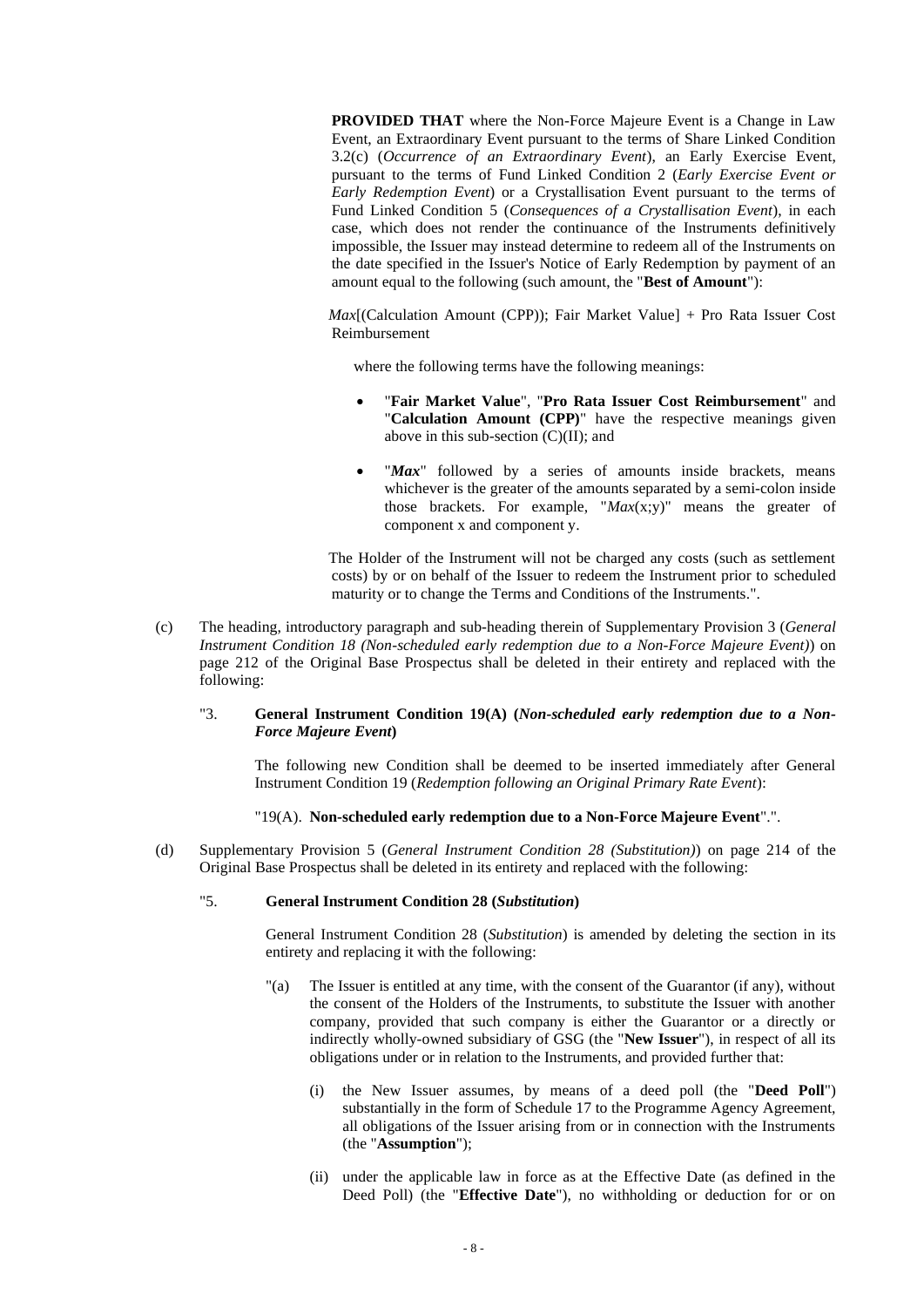account of tax is required to be made in respect of payments on the Instruments by the New Issuer which would not have arisen but for the Assumption;

- (iii) the New Issuer provides an indemnity in favour of the Holders of the Instruments in relation to:
	- (A) any amounts withheld or deducted for or on account of tax in respect of any amounts payable under the Instruments;
	- (B) any tax or duty otherwise assessed in relation to the Instruments by (or by any authority in or of) the jurisdiction of the country of the New Issuer's residence for tax purposes and, if different, of its incorporation; and
	- (C) losses suffered by Holders of the Instruments due to a different regulatory regime of the New Issuer from that of the Issuer;

but in each case if and only to the extent that such amount in (A) or tax or duty in (B) or losses in (C):

- 1. would not have arisen but for the Assumption; and
- 2. is payable under the applicable law in force as at the Effective Date;
- (iv) with effect from and including the Effective Date, the New Issuer has obtained all necessary approvals from any applicable regulatory authorities in order that the New Issuer can fulfil all obligations of the Issuer arising from or in connection with the Instruments and whether arising prior to or on or after the Effective Date; and
- (v) save where the Issuer is subject to legal restructuring (including, without limitation, voluntary or involuntary liquidation, winding-up, dissolution, bankruptcy or analogous proceedings), the Issuer irrevocably and unconditionally guarantees the fulfilment of the obligations of the New Issuer arising from or in connection with the Instruments.
- (b) From and including the Effective Date, the New Issuer shall replace the Issuer in every respect under the Conditions of the Instruments and each reference to the Issuer in the Conditions of the Instruments shall be deemed to be a reference to the New Issuer, and the Issuer shall be released from all obligations towards the Holders of the Instruments in connection with the function of Issuer arising from or in connection with the Instruments.
- (c) The substitution of the Issuer in accordance with General Instrument Condition 28(a) (*Substitution*) shall be notified in accordance with General Instrument Condition 24 (*Notices*), but failure to provide such notice shall not affect the effectiveness of the substitution.".
- (e) The following new supplementary provisions shall be included immediately after the end of Supplementary Provision 7 (*Share Linked Condition 3.2 (Occurrence of an Extraordinary Event)*) on page 246 of the Original Base Prospectus:

# "**8. Introduction to the Fund Linked Provisions**

The section entitled "*Introduction to the Fund Linked Provisions*" is amended by deleting the subsections headed "*Change in Law Event*" and "*Crystallisation Event*" in their entirety and replacing them with the following:

## "**Change in Law Event**

Where the Calculation Agent determines that, due to a change in law event, the Issuer or its affiliate's performance under the Securities has become (or there is a substantial likelihood in the immediate future that it will become) illegal, the Issuer may, in its discretion, redeem the Securities early by payment of the Non-Scheduled Early Repayment Amount."; and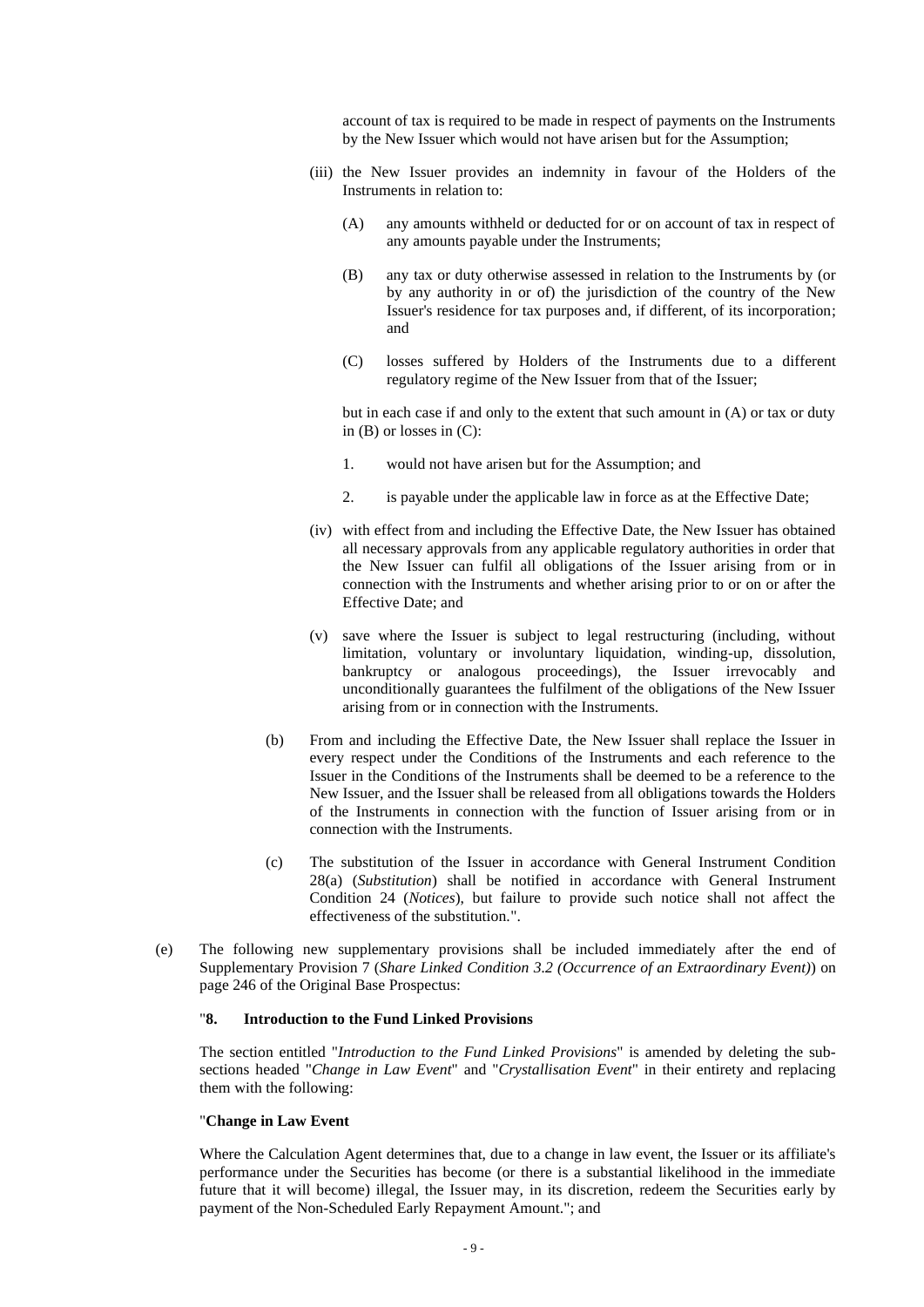## "**Crystallisation Event**

A Crystallisation Event will occur if the Calculation Agent, acting in good faith and in a commercially reasonable manner, determines that the occurrence of a Potential Crystallisation Event (as described below) has occurred or is continuing in respect of a Fund.

Upon the occurrence of a Crystallisation Event, the Calculation Agent may determine that a replacement asset or basket of assets that preserves as closely as commercially practicable the original economic and investment objective of a Fund will be substituted in place of such Fund, and may make such adjustments to the terms of the Securities as the Calculation Agent determines appropriate to account for the economic effect on the Securities of the replacement of such Fund by the replacement asset(s) and to preserve the original economic objective and rationale of the Fund Linked Securities. If the Calculation Agent, acting in good faith and in a commercially reasonable manner, determines that it is not able to determine appropriate replacement asset(s), then the Issuer may at its discretion redeem all, but not some only, of the Fund Linked Securities by payment to investors on the scheduled maturity date of an amount equal to the Non-scheduled Early Repayment Amount.

Potential Crystallisation Events include:

- (a) winding up, insolvency or liquidation of a Fund or its investment adviser;
- (b) termination of any relevant service provider or agreement, a breach of any obligation by a service provider or any significant change in the original fund prospectus, in each case, resulting in increased costs of certain agreements between a Fund and its service providers which, in the reasonable view of the Calculation Agent, significantly changes the economics of the Securities from that prevailing on the Trade Date and for which the Issuer is not accountable;
- (c) a failure to execute subscriptions or redemptions in units or shares of a Fund wholly in cash or on time, which, in the reasonable view of the Calculation Agent, significantly changes the economics of the Securities from that prevailing on the Trade Date and for which the Issuer is not accountable;
- (d) any subscription or redemption costs or dealing charges which differ from those prevailing on the Trade Date are imposed in dealing in the shares issued by the Fund, which, in the reasonable view of the Calculation Agent, significantly changes the economics of the Securities from that prevailing on the Trade Date and for which the Issuer is not accountable;
- (e) dealing restrictions are introduced in relation to the shares or units of a Fund or such Fund fails to accept subscriptions or redemptions which, in the reasonable view of the Calculation Agent, significantly changes the economics of the Securities from that prevailing on the Trade Date and for which the Issuer is not accountable;
- (f) a material deviation from the investment guidelines or breach of the investment restrictions of a Fund which, in the reasonable view of the Calculation Agent, significantly changes the economics of the Securities from that prevailing on the Trade Date and for which the Issuer is not accountable;
- (g) a material change to the investment guidelines of a Fund which changes the investment objective of such Fund and which, in the reasonable view of the Calculation Agent, significantly changes the economics of the Securities from that prevailing on the Trade Date and for which the Issuer is not accountable;
- (h) regulatory or legal action is taken against a Fund that has a material adverse effect on such Fund which, in the reasonable view of the Calculation Agent, significantly changes the economics of the Securities from that prevailing on the Trade Date and for which the Issuer is not accountable;
- (i) a Fund, its investment adviser or other service provider loses its licence or regulatory authorisation and this has material adverse effect on such Fund;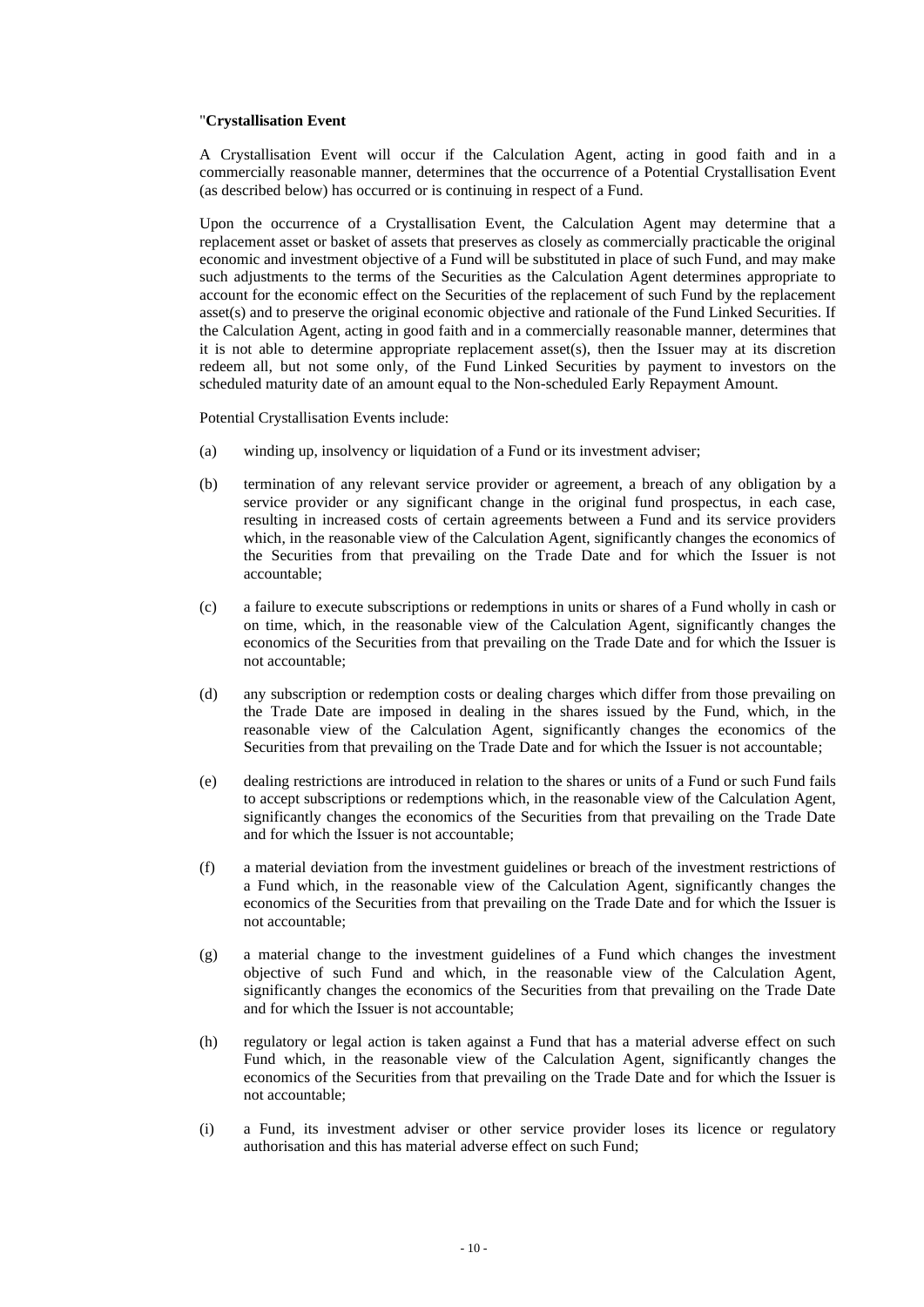- (j) due to a change in law, it has or will imminently become illegal for, or there is will imminently be a material restriction on, the Issuer to perform its obligations under the Fund Linked Securities;
- (k) any change in tax law which would materially affect payments to investors in a Fund;
- (l) [*intentionally deleted*]; and
- (m) one or more of certain specified ratios of the net asset value of a Fund, the assets under management of such Fund or the annualised realised volatility of such Fund over a specified lookback period exceed or are less than specified thresholds which, in the reasonable view of the Calculation Agent, significantly changes the economics of the Securities from that prevailing on the Trade Date and for which the Issuer is not accountable.

If an event described in sub-clause (c) above has occurred, then the payment date may be postponed.".

## **9. Fund Linked Condition 1 (***Consequences of Fund Market Disruption Days***)**

Fund Linked Condition 1 (*Consequences of Fund Market Disruption Days*) is amended by deleting the condition in its entirety and replacing it with the following:

#### "1. **Consequences of Fund Market Disruption Days**

If the Calculation Agent determines that any Scheduled Reference Date is a Fund Market Disruption Day in respect of a Fund, then the relevant Reference Date for such Fund shall be the first Fund Calculation Day for such Fund following the Fund Market Disruption Event End Date for the relevant Reference Date for such Fund, unless the Calculation Agent determines that each of the 60 consecutive calendar days following such Scheduled Reference Date is either a Fund Market Disruption Day for such Fund or not a Fund Calculation Day for such Fund, or both, in which case:

- (a) the Business Day immediately following the 60th calendar day shall be deemed to be the relevant Reference Date for such Fund, notwithstanding the fact that such day is a Fund Market Disruption Day for such Fund and/or is not a Fund Calculation Day for such Fund; and
- (b) the Calculation Agent may determine the net asset value per share or unit of such Fund on such last consecutive Business Day in good faith and in a commercially reasonable manner (which may be zero), and such net asset value shall be the Reference Price for the Reference Date for the relevant Reference Date.".

#### **10. Fund Linked Condition 2 (***Early Exercise Event or Early Redemption Event***)**

Fund Linked Condition 2 (*Early Exercise Event or Early Redemption Event*) is amended by deleting the condition in its entirety and replacing it with the following:

## "2. **Early Exercise Event or Early Redemption Event**

If the Calculation Agent determines that an Early Exercise Event (in the case of Instruments) or an Early Redemption Event (in the case of Notes) has occurred or is occurring, and in addition to, and without prejudice to, any other rights the Issuer may have under the Conditions, the Issuer may (but shall not be obliged to), by giving notice to the Holders in accordance with General Instrument Condition 24 (*Notices*) or General Note Condition 22 (*Notices*), as the case may be (the "**Early Exercise Notice**") (in the case of Instruments) or the "Early Redemption Notice" (in the case of Notes), redeem all, but not some only, of the Fund Linked Securities by payment, for each Fund linked Security, of an amount equal to the Non-scheduled Early Repayment Amount determined in respect of the EE Valuation Date (in the case of Instruments) or the ER Valuation Date (in the case of Notes) on the Early Exercise Date (in the case of Instruments) or the Early Redemption Date (in the case of Notes).

Notwithstanding the preceding paragraph, if the Early Exercise Date or the Early Redemption Date, as the case may be, would otherwise fall on or after the Scheduled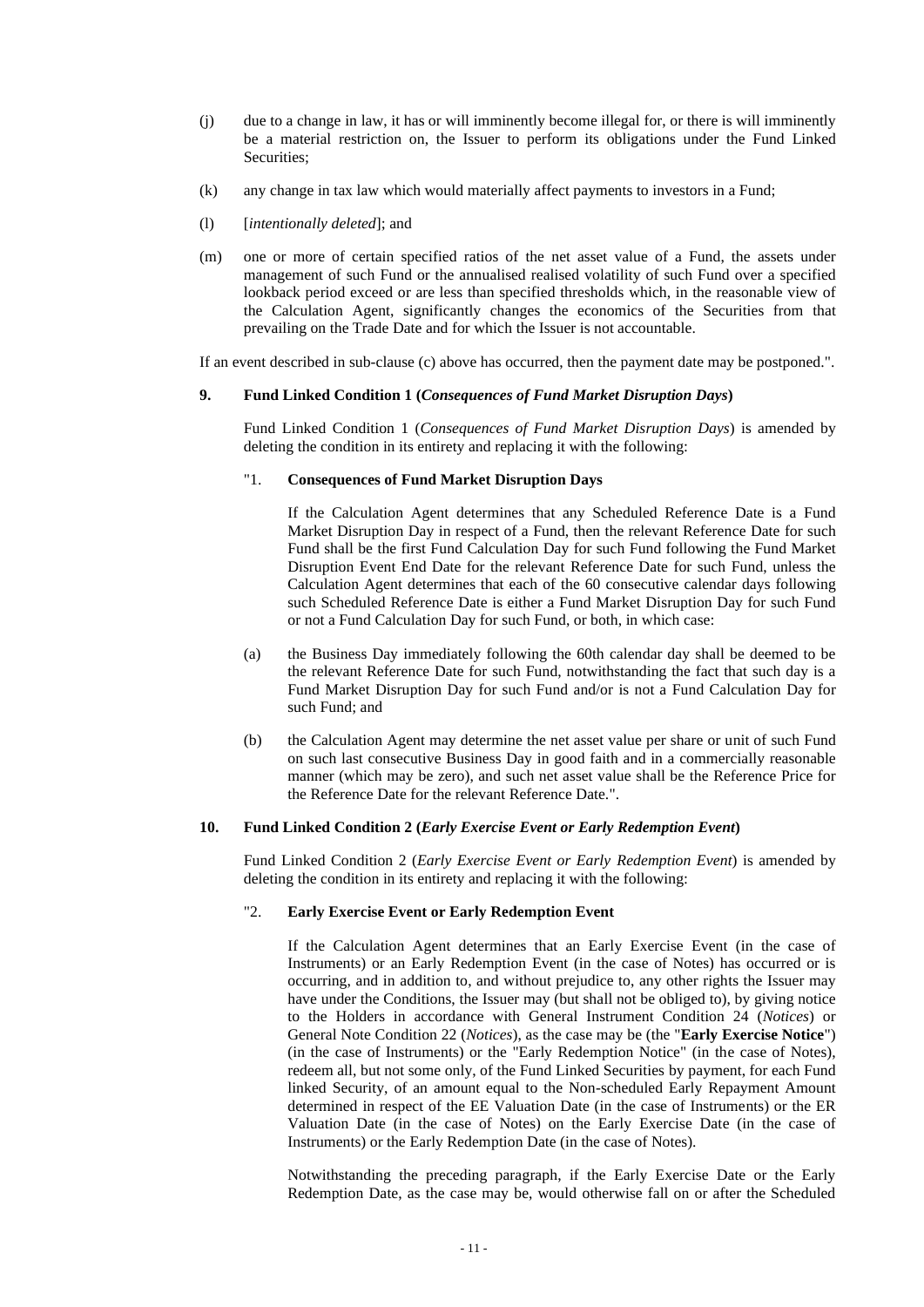Maturity Date, the Early Exercise Notice or the Early Redemption Notice, as the case may be, shall be deemed to be void and of no effect.".

#### **11. Fund Linked Condition 3 (***Consequences of a Potential Adjustment Event***)**

Fund Linked Condition 3 (*Consequences of a Potential Adjustment Event*) is amended by deleting the condition in its entirety and replacing it with the following:

#### "3. **Consequences of a Potential Adjustment Event**

Following the determination by the Calculation Agent that a Potential Adjustment Event has occurred in respect of a Fund, the Calculation Agent will determine whether such Potential Adjustment Event has a diluting or concentrative effect on the theoretical value of such Fund and, if so, acting in good faith and a commercially reasonable manner, will (a) make the corresponding adjustment, if any, to any one or more of the terms of the Fund Linked Securities, including without limitation, any variable or term relevant to the settlement or payment under such Fund Linked Securities, as the Calculation Agent determines appropriate to account for that diluting or concentrative effect (provided that no adjustments will be made to account solely for changes in volatility or liquidity relative to such Fund), and (b) determine the effective date of that adjustment.".

# **12. Fund Linked Condition 5 (***Consequences of a Crystallisation Event***)**

Fund Linked Condition 5 (*Consequences of a Crystallisation Event*) is amended by deleting the condition in its entirety and replacing it with the following:

# "5. **Consequences of a Crystallisation Event**

- 5.1 A "**Crystallisation Event**" shall have occurred in respect of a Fund if the Calculation Agent, acting in good faith and in a commercially reasonable manner, determines that a Potential Crystallisation Event has occurred or is continuing in relation to such Fund (a "**Affected Fund**") (including, for the purposes of this Fund Linked Condition 5 only, any cell, compartment or any segregated portfolios of such Fund) or any shares or units issued by such Fund, on any day in the period commencing on, and including, the Trade Date and ending on, and including, (a) in respect of any Potential Crystallisation Event other than a Non-full Cash Redemption Proceeds Event, a Scheduled Reference Date, or (b) in respect of a Potential Crystallisation Event that is a Non-full Cash Redemption Proceeds Event, the Maturity Date, and the date on which the Calculation Agent makes the determinations above in relation to such Potential Crystallisation Event and such Crystallisation Event shall be the "**Crystallisation Event Date**" for such events, provided that, if the Calculation Agent, acting in good faith and in a commercially reasonable manner, determines that any event amounts to both a Fund Market Disruption Event and also a Crystallisation Event, then the Calculation Agent may in its discretion determine that such event shall be a Fund Market Disruption Event and that the provisions of Fund Linked Condition 1 (*Consequences of Fund Market Disruption Days*) shall apply to such event, and that the provisions of this Fund Linked Condition 5 shall not apply to such event.
- 5.2 Subject to the provisos in Fund Linked Condition 5.4 below, on the occurrence of a Crystallisation Event in respect of a Fund, the Issuer may (but shall not be obliged to), acting in good faith and in a commercially reasonable manner, (i) replace such Fund with a replacement asset or basket of assets that preserves as closely as commercially practicable the original economic and investment objective of such Fund (the "**Substitution Asset**") with effect from the Substitution Date, and (ii) make such adjustments to the terms of the Fund Linked Securities (including, without limitation, any variable or term relevant to the calculation or payment under the Fund Linked Securities) as the Calculation Agent determines appropriate to account for the economic effect on the Fund Linked Securities of the occurrence or existence of such Crystallisation Event and the replacement of such Fund with the Substitution Asset and to preserve the original economic objective and rationale of the Fund Linked Securities.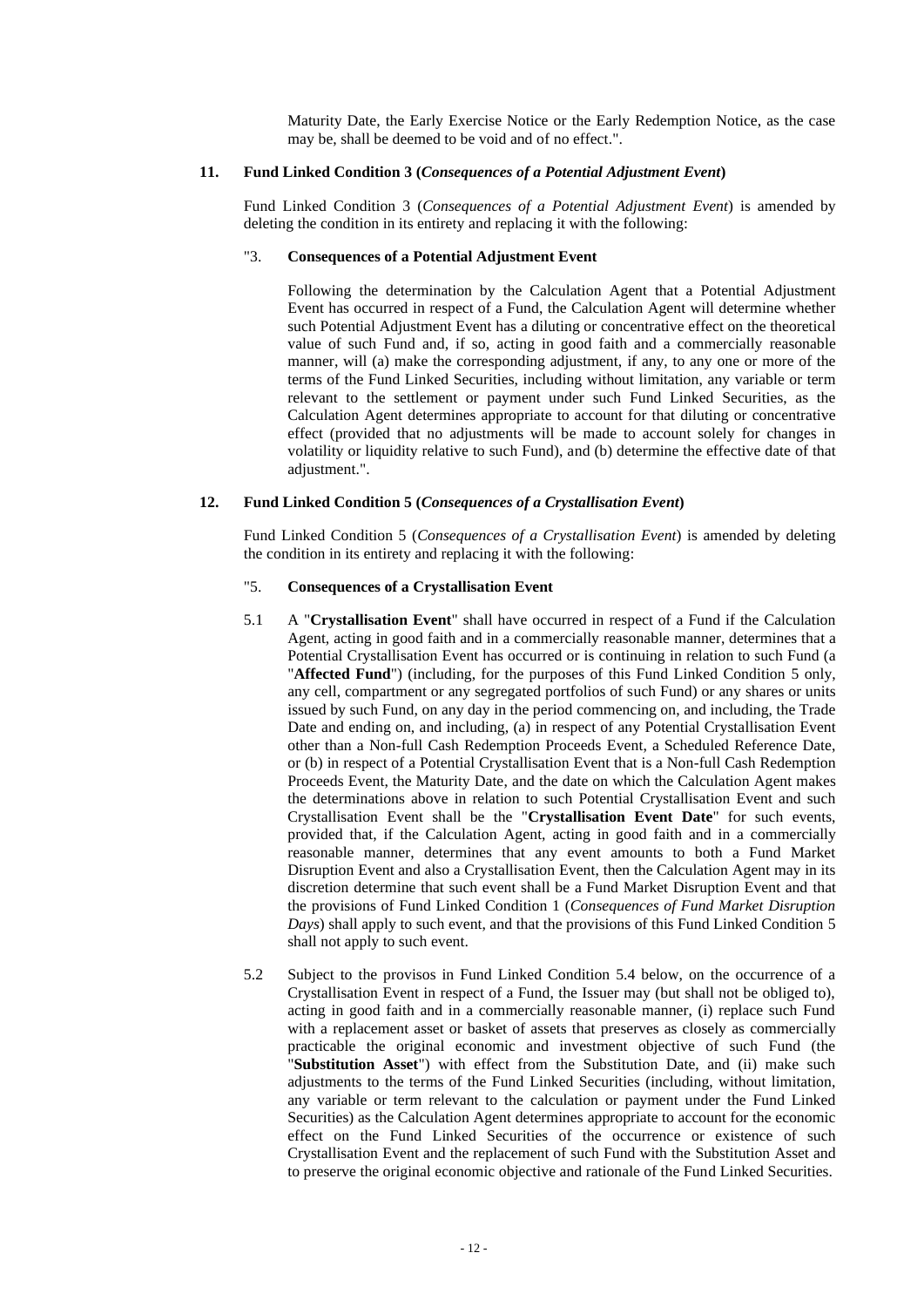- 5.3 Following the Substitution Date for an Affected Fund and in respect of any relevant day, any reference to such Affected Fund shall be deemed to be a reference to the Substitution Asset and any reference to the NAV of such Affected Fund on such day shall be deemed to be a reference to the net asset value of the Substitution Asset (as determined by the Calculation Agent) on such day.
- 5.4 Provided that:
	- (i) if the date that would be selected by the Calculation Agent, acting in good faith and in a commercially reasonable manner, to be the "Substitution Date" in respect of such Crystallisation Event falls or would fall, as is applicable, after the relevant Scheduled Reference Date, the replacement of such Affected Fund with the Substitution Asset shall not take place; or
	- (ii) if the Calculation Agent, acting in good faith and in a commercially reasonable manner, determines that the Issuer is unable, for whatever reason, to select an appropriate asset or basket of assets to be a Substitution Asset and/or to replace such Affected Fund with a Substitution Asset,

then, in either case, the Issuer may (but shall not be obliged to) redeem all, but not some only, of the Fund Linked Securities on the Maturity Date by payment of the Nonscheduled Early Repayment Amount on the Maturity Date by giving notice to the Holders in accordance with General Instrument Condition 24 (*Notices*) (the "**Crystallisation Event Exercise Notice**") or General Note Condition 22 (*Notices*), (the "**Crystallisation Event Redemption Notice**"), as the case may be, that the Fund Linked Securities shall be so redeemed.

For the avoidance of doubt, if the Fund Linked Securities are redeemed on the Maturity Date by payment of the Non-scheduled Early Repayment Amount in respect of each Fund Linked Security, the Settlement Amount (in the case of Instruments) or the Final Redemption Amount (in the case of Notes) specified in the relevant Issue Terms shall not be payable on the Maturity Date.

The Issuer may give more than one Crystallisation Event Exercise Notice or Crystallisation Event Redemption Notice, as the case may be, subject to the above provisions, and the latest valid Crystallisation Event Exercise Notice or Crystallisation Event Redemption Notice, as the case may be, will prevail and the Fund Linked Securities will be redeemed by payment of the Non-scheduled Early Repayment Amount determined by reference to the latest valid Crystallisation Event Exercise Notice or Crystallisation Event Redemption Notice, as the case may be.".

# **13. Fund Linked Condition 6 (***Non-full Cash Redemption Proceeds Event Adjustment***)**

This Condition is deemed to be deleted for the purposes of these supplementary provisions.

## **14. Fund Linked Condition 7 (***Definitions***)**

Fund Linked Condition 7 (*Definitions*) is amended by deleting the definitions of "Potential Crystallisation Event" and "Fund Market Disruption Event" in their entirety and replacing them with each of the following:

""**Fund Market Disruption Event**" means, in respect of a Fund, (a) a suspension or limitation of subscriptions or redemptions in such Fund on any Fund Calculation Day, or (b) a failure to receive valuations for (which, for the avoidance of doubt, shall include the non-publication or non-availability of the NAV or any relevant net asset value), such Fund on any Fund Calculation Day, as determined by the Calculation Agent in good faith and in a commercially reasonable manner, and provided that, if the Calculation Agent, acting in good faith and in a commercially reasonable manner, determines that any event amounts to both a Fund Market Disruption Event and also a Crystallisation Event, then the Calculation Agent may in its discretion determine that such event shall be a Crystallisation Event and that the provisions of Fund Linked Condition 5 (*Consequences of a Crystallisation Event*) shall apply to such event, and that the provisions of Fund Linked Condition 1 (*Consequences of Fund Market Disruption Days*) shall not apply to such event."; and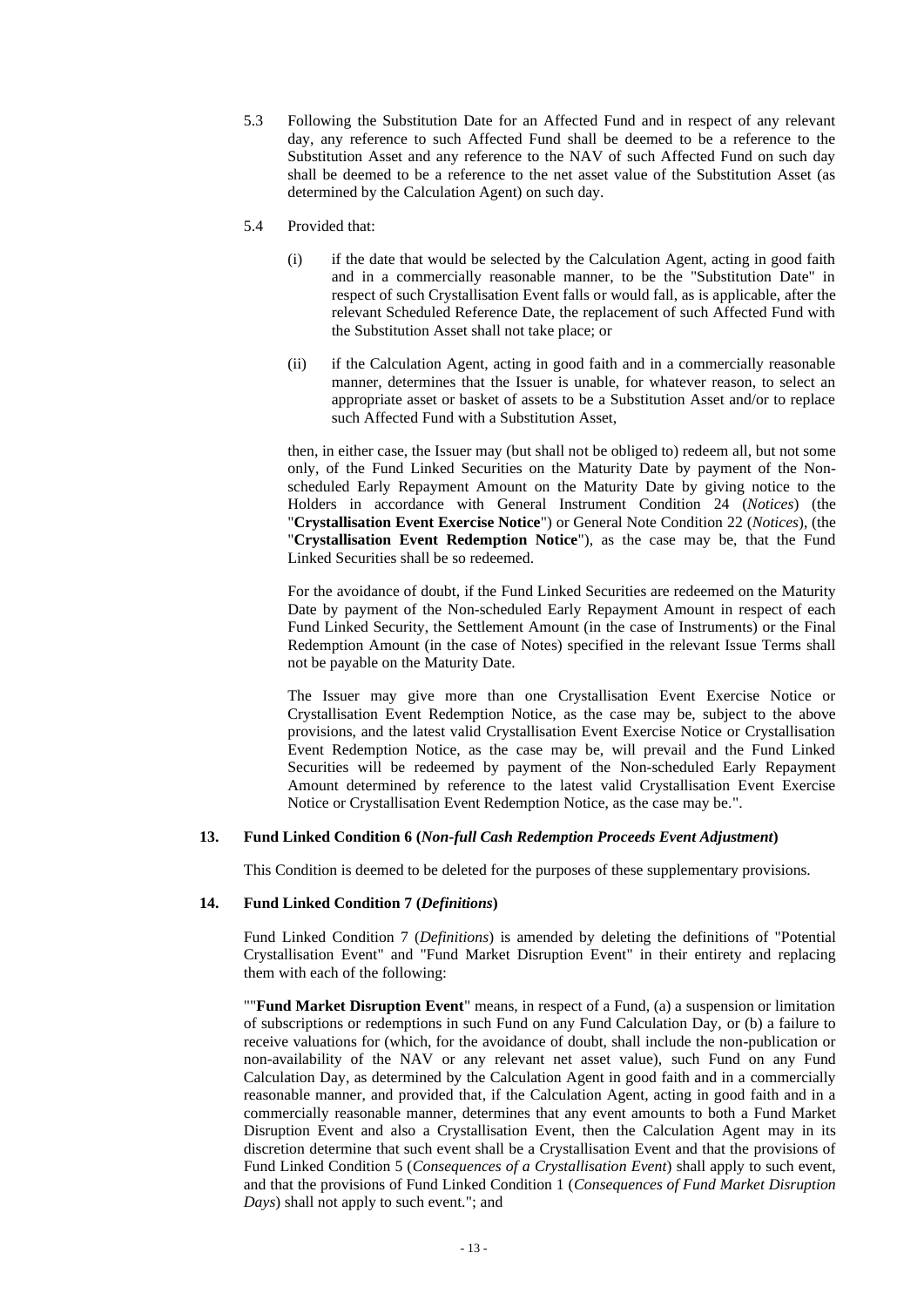""**Potential Crystallisation Event**" means the occurrence of any of the events listed below in relation to a Fund, as determined by the Calculation Agent (acting in good faith and in a commercially reasonable manner):

- (i) *Winding-Up of a Fund or Investment Adviser:* either (a) such Fund or its investment adviser is unable to pay its debts as they fall due or otherwise becomes insolvent or goes into liquidation (other than for the purpose of reconstruction or amalgamation) or if a liquidator, administrator or equivalent is appointed in respect of such party or a substantial part of its assets or (b) such Fund is the subject of a court order for its winding up or liquidation or other cessation of trading of such Fund or any units or shares issued by such Fund;
- (ii) *Fund Service Provider and Fund Agreements*: any of (a) the termination of the relevant Fund Service Provider Agreement, unless a replacement Fund Service Provider has been appointed, (b) the breach of any contractual obligations by a Fund Service Provider under the relevant Fund Service Provider Agreement which results in an increase in any of the costs or fees from that set out in the relevant Original Fund Prospectus, (c) in respect of the investment management or investment advisory agreement, any actual or potential termination of the investment management or investment advisory agreement, in each case, as notified by the management company or directors of such Fund or (d) any other significant change from that set out in the relevant Original Fund Prospectus, which would have significant impact on the investors, including (but not limited to) change in currency, incorporation, domicile, or a significant change in any Fund Service Provider including any of the affiliates of the investment manager or investment adviser taking over such duties and which, in each case, in the reasonable view of the Calculation Agent, significantly changes the economics of the Securities from that prevailing on the Trade Date and for which the Issuer is not accountable;
- (iii) *Non-full Cash Redemption Proceeds Event*: such Fund, or the Fund Service Provider acting on behalf of such Fund, to effect subscriptions and redemptions in units or shares issued by such Fund, fails to accept or execute subscriptions or redemptions wholly in cash and/or in accordance with any settlement schedule provided in the relevant Original Fund Prospectus, (which, for the avoidance of doubt, shall disregard any gating, deferral, suspension or other provisions permitting such Fund to delay or refuse redemption in full) (including the Calculation Agent becoming aware that the redemption proceeds that would be paid to an investor (being a financial institution or its affiliates based in the same jurisdiction as the Issuer) of such Fund in respect of redemption of a fund share differs from the NAV of such fund share), as determined by the Calculation Agent acting in good faith and in a commercially reasonable manner and which, in the reasonable view of the Calculation Agent, significantly changes the economics of the Securities from that prevailing on the Trade Date and for which the Issuer is not accountable;
- (iv) *Application of Recurrent Cost and Charges on a Fund*: any subscription or redemption costs or dealing charges which differ from those prevailing on the Trade Date are imposed in dealing in the shares issued by the Fund, which, in the reasonable view of the Calculation Agent, significantly changes the economics of the Securities from that prevailing on the Trade Date and for which the Issuer is not accountable;
- (v) *Dealing Restrictions*: any of (a) a decrease in the frequency of dealing in any units or shares issued by such Fund from the frequency stipulated in relation to such Fund in the relevant Original Fund Prospectus, (b) the imposition of any dealing restrictions in relation to any units or shares issued by such Fund not specified in the relevant Original Fund Prospectus including, without limitation, a minimum or maximum dealing size (including any increase in dealing size, whether or not applicable solely to the Issuer and/or any of its affiliates), a delay (partial or otherwise) in dealing, an extension of the notice period, or material change in the notice times, for dealing, a suspension or termination of subscription, redemption (including by way of redemption in specie) or settlement, (c) a failure by such Fund to accept subscriptions or execute redemptions in full, (d) any comparable restriction imposed on any similar method for increasing or decreasing exposure to such Fund not specified in the relevant Original Fund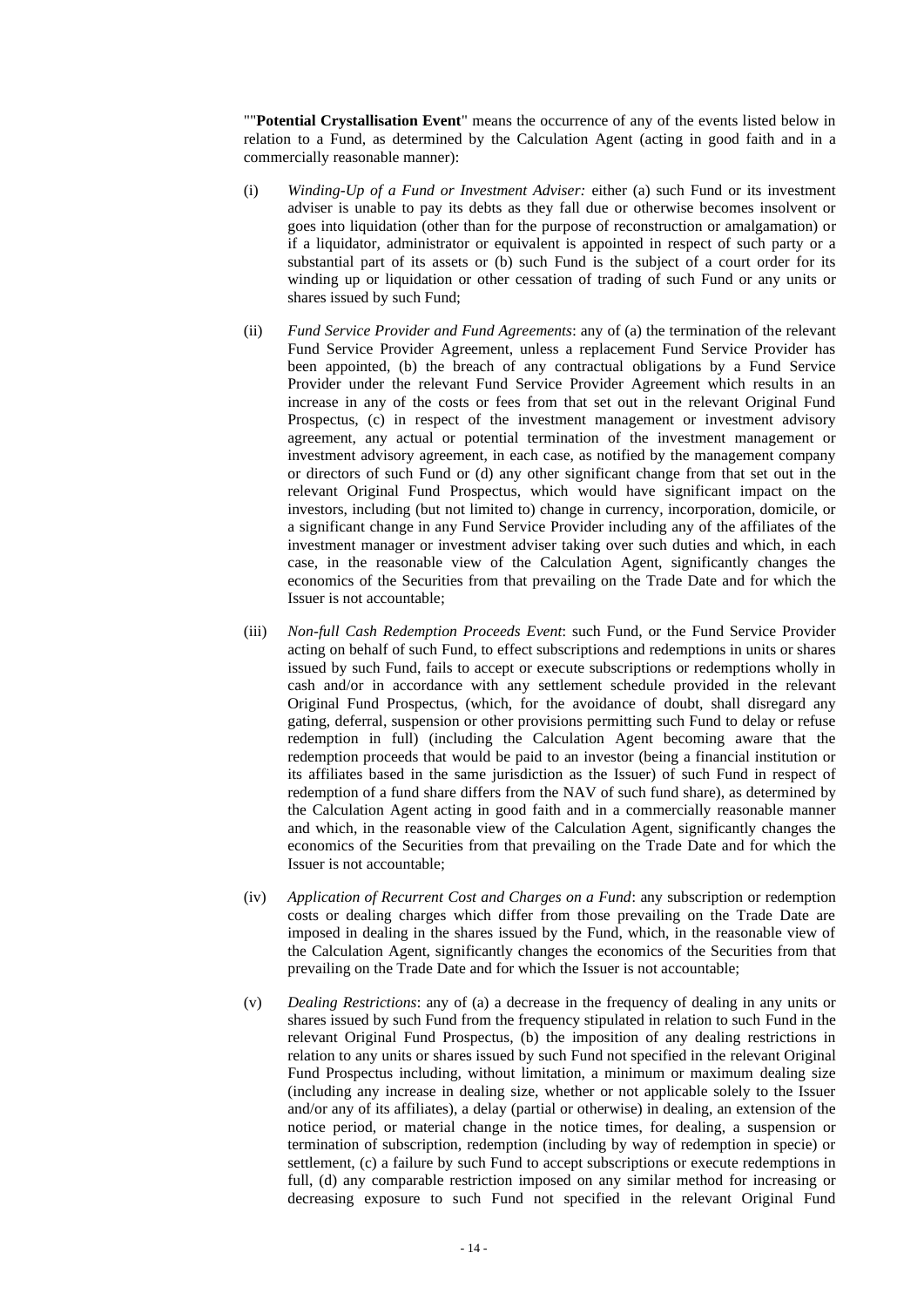Prospectus which, in each case, in the reasonable view of the Calculation Agent, significantly changes the economics of the Securities from that prevailing on the Trade Date and for which the Issuer is not accountable;

- (vi) *Breach of Investment Guidelines and Restrictions*: any material deviation from the investment guidelines or breach of the investment restrictions of such Fund set out in relation to such Fund in the relevant Original Fund Prospectus which, in the reasonable view of the Calculation Agent, significantly changes the economics of the Securities from that prevailing on the Trade Date and for which the Issuer is not accountable;
- (vii) *Change to Investment Guidelines*: an official, announced, material change to the investment guidelines of such Fund which changes the investment objective of such Fund as specified in the relevant Original Fund Prospectus which, in the reasonable view of the Calculation Agent, significantly changes the economics of the Securities from that prevailing on the Trade Date and for which the Issuer is not accountable;
- (viii) *Regulatory or Legal Action*: regulatory action, litigation, dispute or legal proceedings against such Fund, or its investment adviser or any Fund Service Provider of such Fund that has a material adverse effect on the functioning, operations, inflows or outflows of such Fund which, in the reasonable view of the Calculation Agent, significantly changes the economics of the Securities from that prevailing on the Trade Date and for which the Issuer is not accountable;
- (ix) *Loss of licence or Authority*: such Fund, or its investment adviser or any Fund Service Provider of such Fund (a) loses any relevant licence or new conditions are imposed on such licence or (b) has any regulatory authorisation, registration or approval cancelled, suspended, revoked or removed for whatever reason, which has a material adverse effect on the functioning, operations, inflows or outflows of such Fund;
- (x) *Regulatory Event*: due to the promulgation of any rule, regulation or guideline under the Dodd-Frank Wall Street Reform and Consumer Protection Act (including, without limitation, Section 619 thereof), the Issuer determines, acting in good faith and in a commercially reasonable manner, that (a) it is or will within the next 30 calendar days become illegal and/or a breach of any rule or guideline for it to perform its obligations under the Fund Linked Securities, and/or (b) there is or will within the next 30 calendar days be a material restriction on it performing its obligations under the Fund Linked Securities;
- (xi) *Tax Event*: any change in tax law or interpretation of tax law which would materially affect payments made to investors in, or an investor having exposure to, such Fund;
- (xii) [*intentionally deleted*];
- (xiii) *Material Adverse Fund Event*: In respect of a Fund on any relevant day, as determined by the Calculation Agent which, in their reasonable view, significantly changes the economics of the Securities from that prevailing on the Trade Date and for which the Issuer is not accountable, any of the following occurs:
	- (a) the *quotient* of (I) the NAV(t) of such Fund, *divided* by (II) the Maximum NAV of such Fund, is less than the NAV Threshold, adjusted for any Potential Adjustment Event, as determined by the Calculation Agent;
	- (b) the *quotient* of (I) the AUM(t) of such Fund, *divided* by (II) the Maximum AUM of such Fund, is less than the AUM Threshold, adjusted for any Potential Adjustment Event, as determined by the Calculation Agent; or
	- (c) the annualised daily realised volatility of such Fund calculated over the sixmonth period ending on the day immediately preceding such day is greater than the Volatility Threshold, as determined by the Calculation Agent."."

## 3. **Amendments to the section entitled "***Supplementary Provisions for Belgian Notes***"**

The information in the section entitled "*Supplementary Provisions for Belgian Notes*" is amended and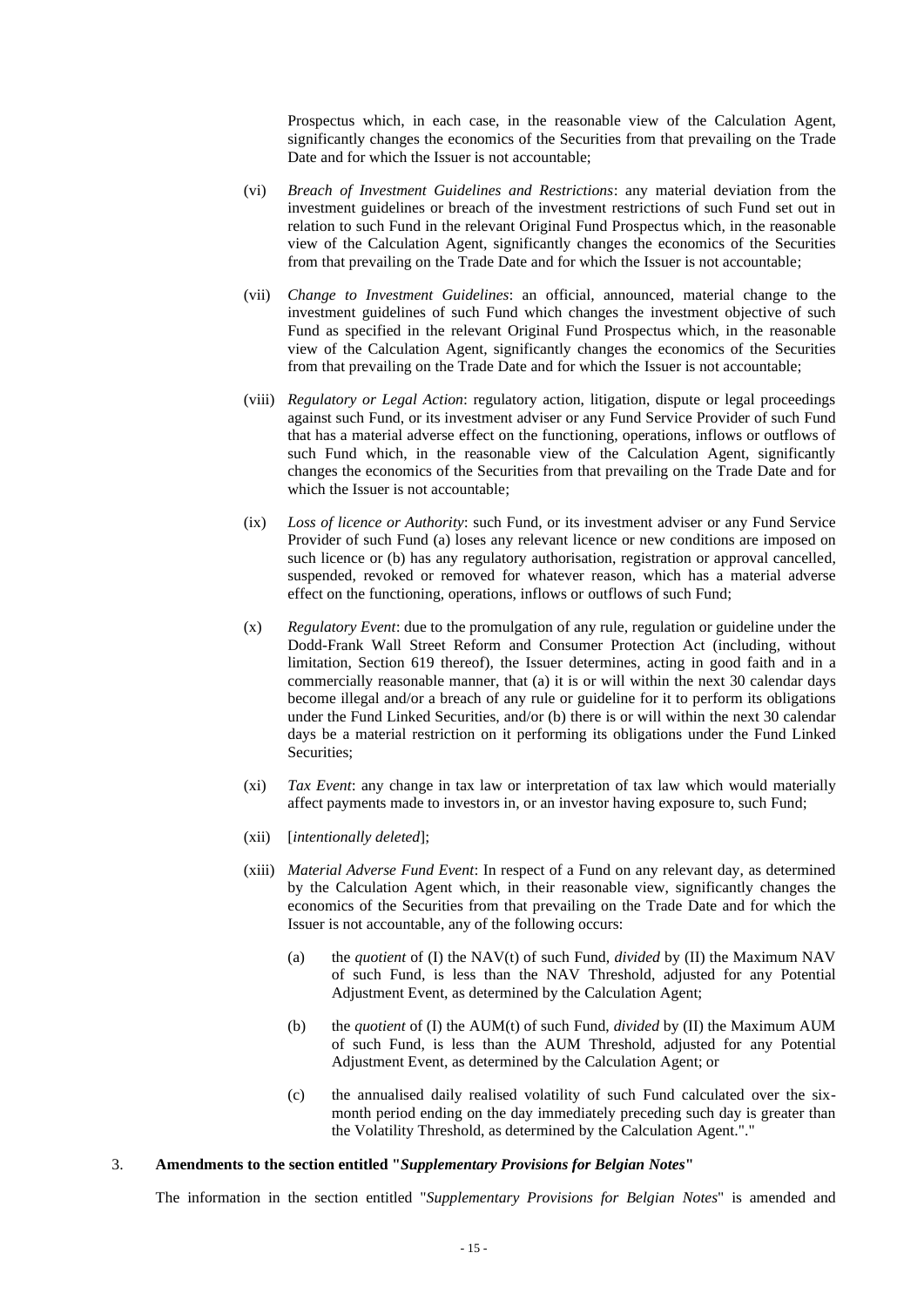supplemented as follows:

(a) The introductory paragraph to the section on page 285 of the Original Base Prospectus is deleted in its entirety and replaced with the following:

"If the relevant Issue Terms specifies that "Supplementary Provisions for Belgian Securities" is applicable, then the General Note Conditions, the Share Linked Conditions and the Fund Linked Conditions are amended as follows:";

- (b) the definition of "Non-Scheduled Early Repayment Amount" as set out under Supplementary Provision 1(a) on pages 285 and 286 of the Original Base Prospectus is amended as follows:
	- (i) by deleting limb (B) (*Force Majeure*) thereof in its entirety and replacing it with the following:
		- "(B) **Force Majeure**: in the case of a Non-scheduled Early Repayment Amount being payable due to the occurrence of a Change in Law Event, an Extraordinary Event pursuant to the terms of Share Linked Condition 3.2(c) (*Occurrence of an Extraordinary Event*), an Early Redemption Event pursuant to the terms of Fund Linked Condition 2 (*Early Exercise Event or Early Redemption Event*) or a Crystallisation Event pursuant to the terms of Fund Linked Condition 5 (*Consequences of a Crystallisation Event*), in each case, which renders the continuance of the Notes definitively impossible (a "**Force Majeure Event**"), an amount in the Specified Currency, which shall be determined in good faith and in a commercially reasonable manner by the Calculation Agent as the fair market value of the Note on the second Business Day prior to the date of redemption, determined by reference to such factors as the Calculation Agent considers to be appropriate including, without limitation (a) market prices or values for any Underlying Asset(s) and other relevant economic variables (such as interest rates and, if applicable, exchange rates) at the relevant time taking into account the bid or offer prices of any Underlying Asset(s) and such other relevant economic variables; (b) the remaining term of the Notes had they remained outstanding to the date of redemption and/or any scheduled early redemption date; (c) if applicable, accrued interest; (d) internal pricing models of the Issuer and its affiliates; (e) future selling commissions payable to the Distributor, if any; and (f) the prevailing funding rate of the Issuer; or";
	- (ii) by deleting limb (C) (*Non-Force Majeure*) thereof in its entirety and replacing it with the following:
		- "(C) **Non-Force Majeure**: in the case of a Non-scheduled Early Repayment Amount being payable due to the occurrence of (i) a Change in Law Event, an Extraordinary Event pursuant to the terms of Share Linked Condition 3.2(c) (*Occurrence of an Extraordinary Event*), an Early Redemption Event, pursuant to the terms of Fund Linked Condition 2 (*Early Exercise Event or Early Redemption Event*) or a Crystallisation Event pursuant to the terms of Fund Linked Condition 5 (*Consequences of a Crystallisation Event*), in each case, which does not render the continuance of the Notes definitively impossible; or (ii) an Index Adjustment Event pursuant to the terms of Index Linked Condition 3.2 (*Occurrence of an Index Adjustment Event*) (each such event, a "**Non-Force Majeure Event**"), an amount determined in accordance with (I) or (II) below, as applicable:
			- (I) where "Fair Market Value (Plus Issuer Cost Reimbursement)" is specified as applicable in the relevant Issue Terms, an amount equal to the following:

Fair Market Value + Pro Rata Issuer Cost Reimbursement

where the following terms have the following meanings:

- "**Fair Market Value**" has the meaning set out in (II)(1) immediately below; and
- "Pro Rata Issuer Cost Reimbursement" and terms used therein have the meaning set out in  $(II)(2)$  immediately below; or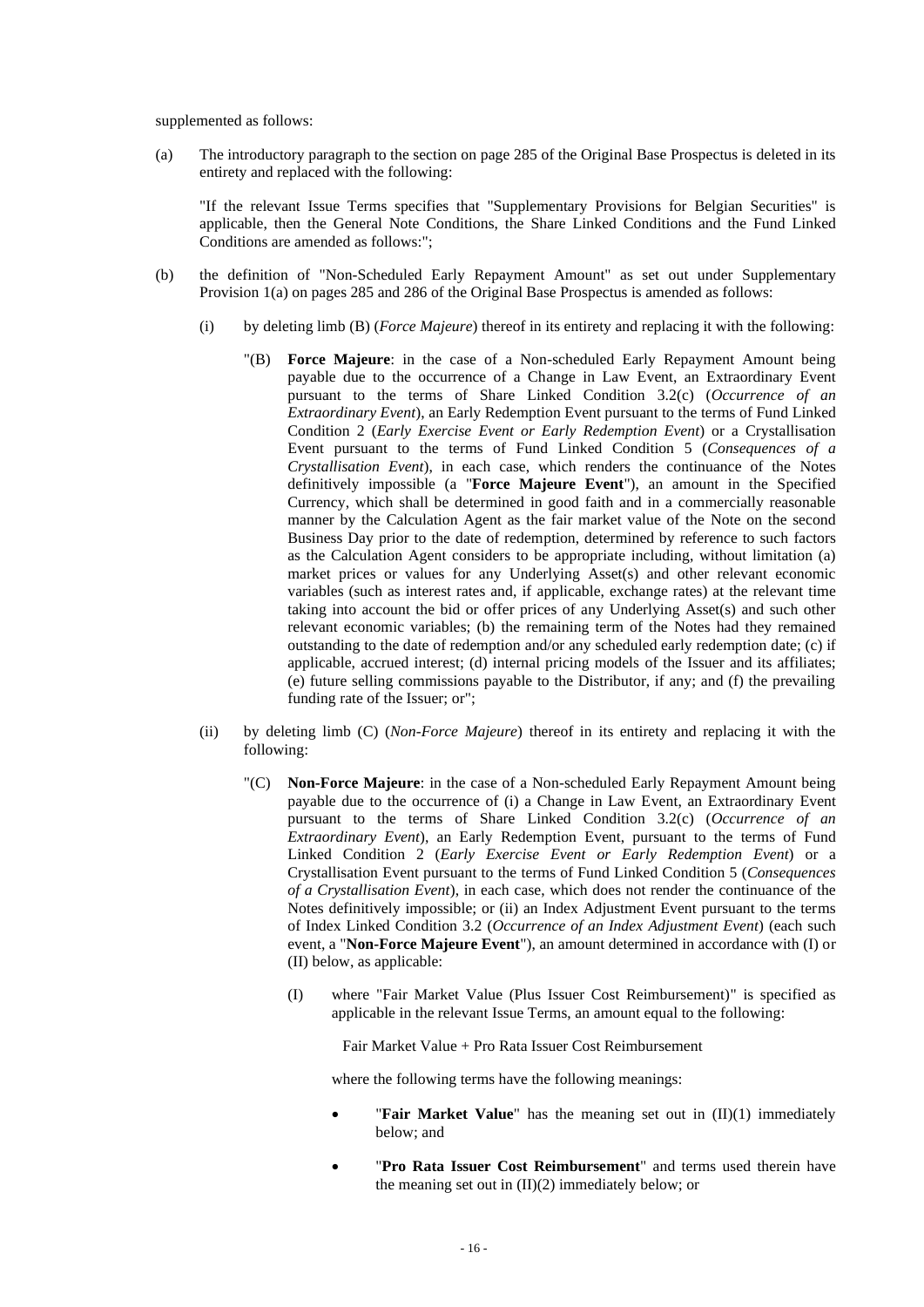- (II) where "Holder Put or Monetisation (or Best of Amount)" is specified as applicable in the relevant Issue Terms, then:
	- (1) where the Holder has made a valid election to exercise its option to redeem the Note for the Put Redemption Amount at early redemption pursuant to General Note Condition 12(u) (*Non-scheduled early redemption due to a Non-Force Majeure Event*), an amount calculated in accordance with the following, payable on the date specified as such in the Issuer's Notice of Early Redemption (such amount, the "**Put Redemption Amount**"):

Fair Market Value + Pro Rata Issuer Cost Reimbursement

where the following terms have the following meanings:

- "**Fair Market Value**" means, in respect of a Note, an amount in the Specified Currency which shall be determined in good faith and in a commercially reasonable manner by the Calculation Agent as the fair market value of the Note, on the second Business Day prior to the date of redemption or settlement, determined by reference to such factors as the Calculation Agent considers to be appropriate including, without limitation (a) market prices or values for any Underlying Asset(s) and other relevant economic variables (such as interest rates and, if applicable, exchange rates) at the relevant time taking into account the bid or offer prices of any Underlying Asset(s) and such other relevant economic variables; (b) the remaining term of the Notes had they remained outstanding to the date of redemption and/or any scheduled early redemption date; (c) if applicable, accrued interest; (d) internal pricing models of the Issuer and its affiliates; (e) future selling commissions payable to the Distributor, if any; and (f) the prevailing funding rate of the Issuer; and
- "**Pro Rata Issuer Cost Reimbursement**" and terms used therein have the meaning set out in (2) immediately below; or
- (2) otherwise than in the circumstances of (1) immediately above, an amount calculated in accordance with the following, which amount shall be payable on the Maturity Date (such amount, the "**Monetisation Amount**"):

[Calculation Amount (CPP)] + [(Option Value + Pro Rata Issuer Cost Reimbursement)  $\times (1 + r)^n$ ]

where the following terms have the following meanings:

- "**Calculation Amount (CPP)**" means an amount specified as such in the relevant Issue Terms;
- "n" means the remaining term of the Note expressed in years, calculated from the date of the determination by the Issuer or Calculation Agent, as applicable, that the Note will be early redeemed pursuant to and in accordance with the Conditions following the Non-Force Majeure Event to the Scheduled Maturity Date, as determined by the Calculation Agent acting in good faith and in a commercially reasonable manner;
- "**Option**" means, in respect of the Note, the option component or embedded derivative(s) in respect of such Note equal to the Calculation Amount which provides exposure to the Underlying Asset, the terms of which are fixed on the trade date (being the date determined as such by the Calculation Agent as being the original trade date of the Notes) in order to enable the Issuer to issue such Note at the relevant price and on the relevant terms. For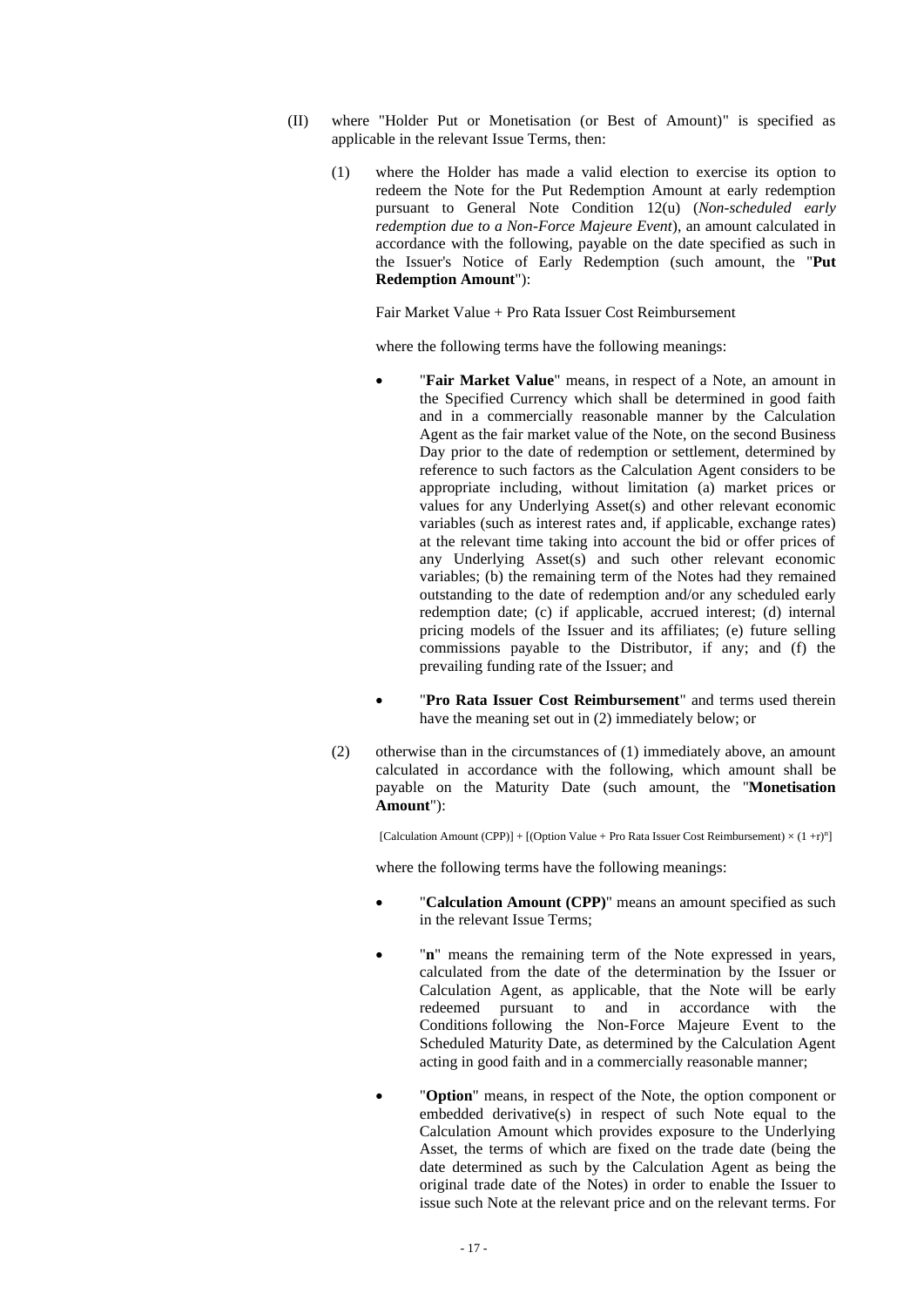the avoidance of doubt, the bond component in respect of the nominal amount of the Notes is excluded from the Option;

- "**Option Value**" means, in respect of the Note, the present value (if any) of the Option in respect thereof *plus* the present value of the future selling commissions payable to the Distributor (if any), subject to a minimum of zero, as calculated by the Calculation Agent on the date of determination by the Issuer or Calculation Agent, as applicable, that the Note will be early redeemed pursuant to and in accordance with the Conditions following the relevant early redemption event by reference to such factors as the Calculation Agent considers to be appropriate including, without limitation:
	- (a) market prices or values of the Underlying Asset and other relevant economic variables (such as: interest rates; dividend rates; financing costs; the value, price or level of the Underlying Asset or other reference asset(s) and any futures or options relating to any of them; the volatility of the Underlying Asset or other reference asset(s); and exchange rates (if applicable));
	- (b) the time remaining to maturity of the Note had it remained outstanding to scheduled maturity; and
	- (c) internal pricing models;
- "**Pro Rata Issuer Cost Reimbursement**" means an amount equal to the product of the total costs of the Issuer (for example, and without limitation, structuring costs) paid by the original Holders as part of the original issue price of the Note and the Relevant Proportion, as determined by the Calculation Agent acting in good faith and in a commercially reasonable manner. For the avoidance of doubt, the total costs of the Issuer shall not include amounts paid or payable as a selling commission to the Distributor;
- "**r**" means the annualised interest rate that the Issuer offers on the date of determination by the Issuer or Calculation Agent, as applicable, that the Note will be early redeemed pursuant to and in accordance with the Conditions following the Non-Force Majeure Event for a debt security with a maturity equivalent to the Scheduled Maturity Date of the Notes, taking into account the credit risk of the Issuer, as determined by the Calculation Agent acting in good faith and in a commercially reasonable manner; and
- "Relevant Proportion" means a number equal to (i) the number of calendar days from, but excluding, the date of determination by the Issuer or Calculation Agent, as applicable, that the Note will be early redeemed pursuant to and in accordance with the Conditions following the Non-Force Majeure Event to, and including, the Scheduled Maturity Date of the Note, *divided* by (ii) the number of calendar days from, and excluding, the Issue Date of the Note to, and including, the Scheduled Maturity Date of the Note,

**PROVIDED THAT** where the Non-Force Majeure Event is a Change in Law Event, an Extraordinary Event pursuant to the terms of Share Linked Condition 3.2(c) (*Occurrence of an Extraordinary Event*), an Early Redemption Event, pursuant to the terms of Fund Linked Condition 2 (*Early Exercise Event or Early Redemption Event*) or a Crystallisation Event pursuant to the terms of Fund Linked Condition 5 (*Consequences of a Crystallisation Event*), in each case, which does not render the continuance of the Notes definitively impossible,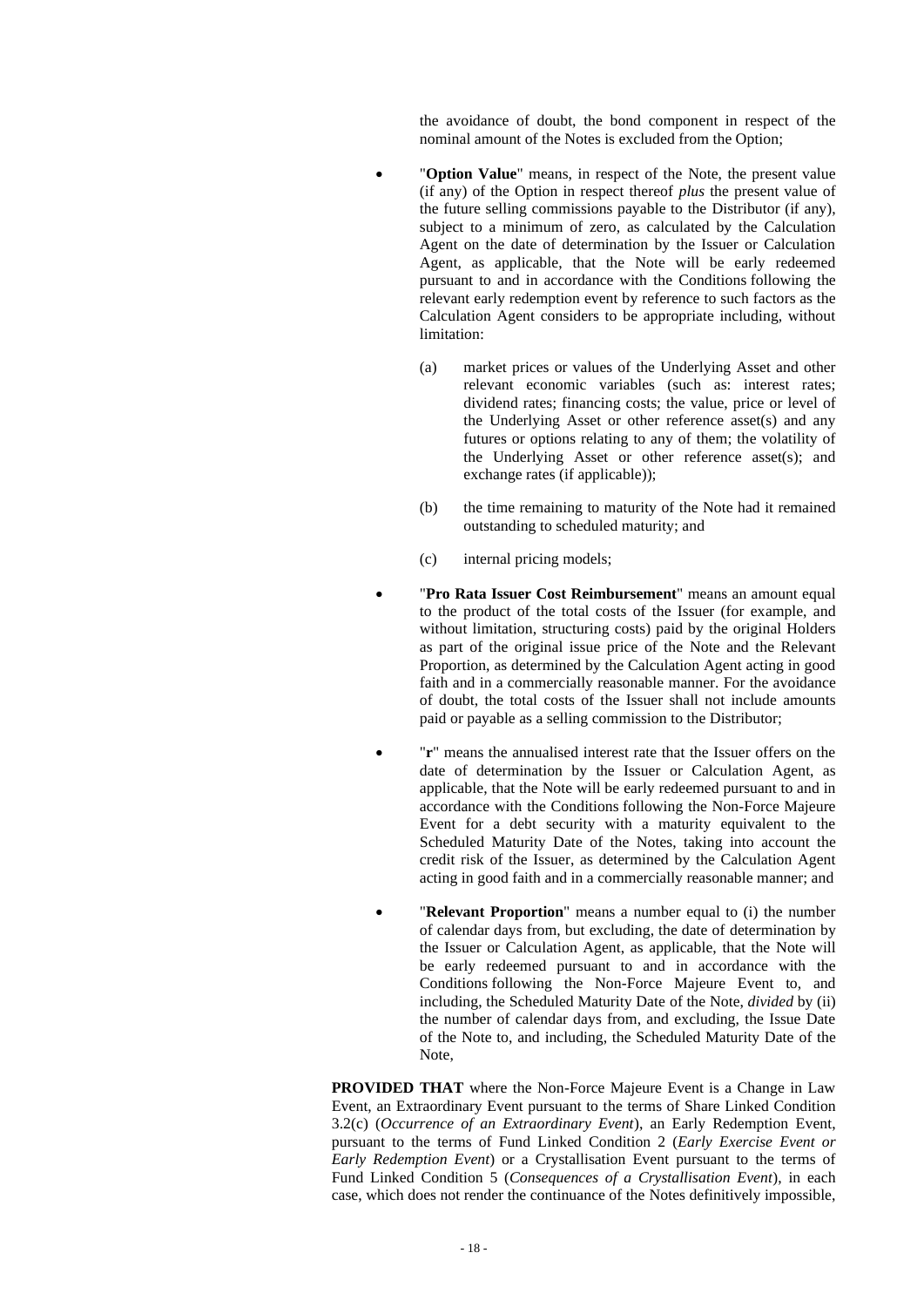the Issuer may instead determine to redeem all of the Notes on the date specified in the Issuer's Notice of Early Redemption by payment of an amount equal to the following (such amount, the "**Best of Amount**"):

*Max*[(Calculation Amount (CPP)); Fair Market Value] + Pro Rata Issuer Cost Reimbursement

where the following terms have the following meanings:

- "**Fair Market Value**", "**Pro Rata Issuer Cost Reimbursement**" and "**Calculation Amount (CPP)**" have the respective meanings given above in this sub-section  $(C)(II)$ ; and
- "Max" followed by a series of amounts inside brackets, means whichever is the greater of the amounts separated by a semi-colon inside those brackets. For example, "*Max*(x;y)" means the greater of component x and component y.

The Holder of the Note will not be charged any costs (such as settlement costs) by or on behalf of the Issuer to redeem the Note prior to scheduled maturity or to change the Terms and Conditions of the Notes.".

- (c) Supplementary Provision 2 (*General Note Condition 12 (Redemption and Purchase)*) on page 289 of the Original Base Prospectus is amended by:
	- (i) deleting the sub-heading immediately above paragraph (i) therein in its entirety and replacing it with the following:
		- ""(u) Non-scheduled early redemption due to a Non-Force Majeure Event";
	- (ii) deleting the reference to ""Fair market value (Plus Issuer Cost Reimbursement)"" in paragraph (i) therein in its entirety and replacing it with ""Fair Market Value (Plus Issuer Cost Reimbursement)""; and
	- (iii) deleting paragraph (iii) therein in its entirety and replacing it with the following:
		- "(iii) Notwithstanding anything else in the Conditions, in respect of each nominal amount of Notes equal to the Calculation Amount for which (b)(i) is applicable and for which:
			- (1) a valid election to exercise the Holder's option to redeem such Notes for the Put Redemption Amount at early redemption has been made, the Nonscheduled Early Repayment Amount shall be payable on the early redemption date specified as such in the Issuer's Notice of Early Redemption; and
			- (2) a valid election to exercise the Holder's option to redeem such Notes for the Put Redemption Amount at early redemption has not been made, the Nonscheduled Early Repayment Amount shall be payable on the Maturity Date.

In both cases under (1) and (2) above, no other amounts of principal or interest will be payable following the date the Issuer's Notice of Early Redemption is given.".

(d) Supplementary Provision 5 (*General Note Condition 25 (Substitution)*) on pages 290 to 291 of the Original Base Prospectus is deleted in its entirety and replaced with the following:

"General Note Condition 25 (*Substitution*) is amended by deleting the section in its entirety and replacing it with the following:

"(a) The Issuer is entitled at any time, with the consent of the Guarantor (if any), without the consent of the Holders of the Notes, to substitute the Issuer with another company, provided that such company is either the Guarantor or a directly or indirectly wholly-owned subsidiary of GSG (the "**New Issuer**"), in respect of all its obligations under or in relation to the Notes, and provided further that: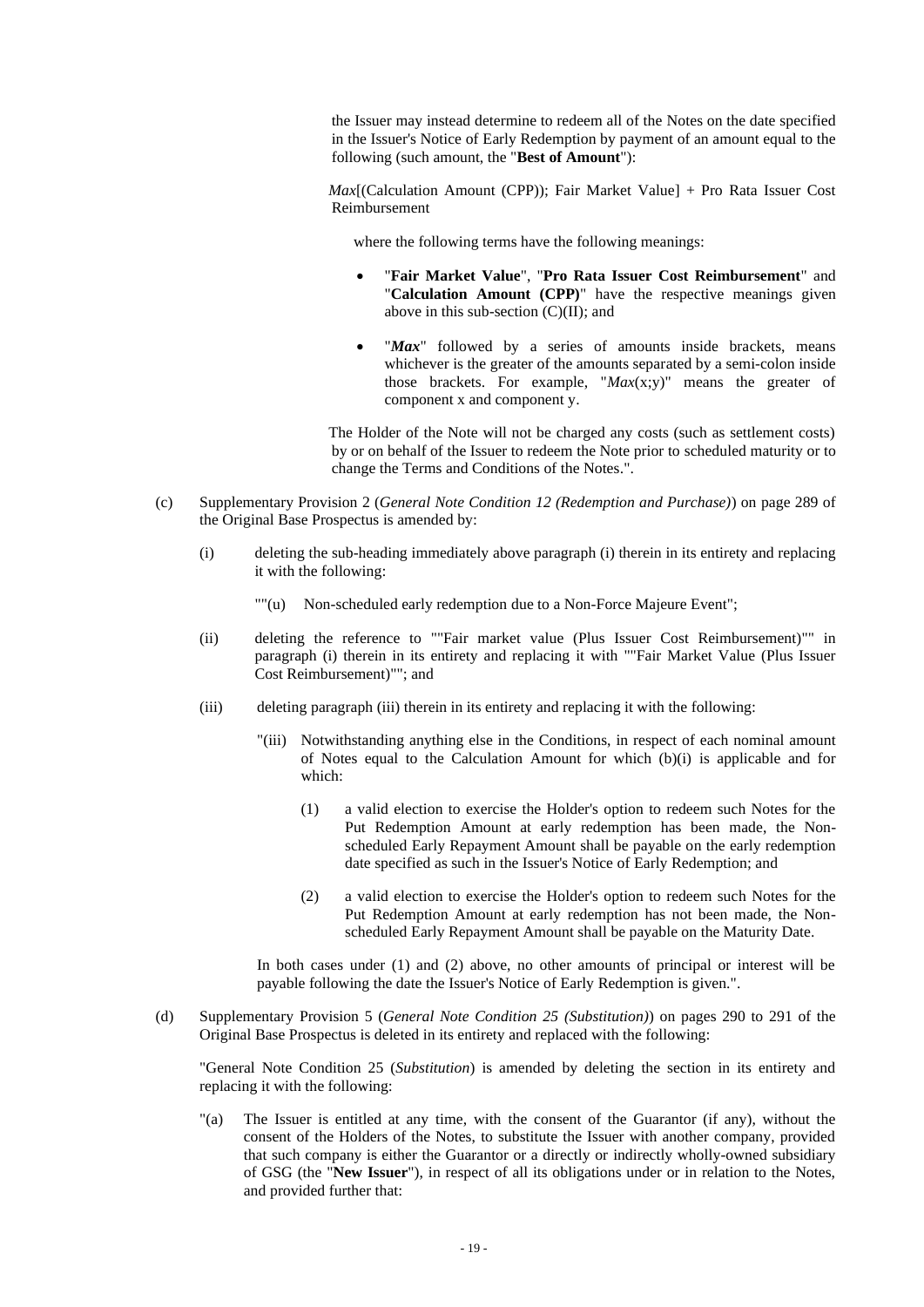- (i) the New Issuer assumes, by means of a deed poll (the "**Deed Poll**") substantially in the form of Schedule 17 to the Programme Agency Agreement, all obligations of the Issuer arising from or in connection with the Notes (the "**Assumption**");
- (ii) under the applicable law in force as at the Effective Date (as defined in the Deed Poll) (the "**Effective Date**"), no withholding or deduction for or on account of tax is required to be made in respect of payments on the Notes by the New Issuer which would not have arisen but for the Assumption;
- (iii) the New Issuer provides an indemnity in favour of the Holders of the Notes in relation to:
	- (A) any amounts withheld or deducted for or on account of tax in respect of any amounts payable under the Notes;
	- (B) any tax or duty otherwise assessed in relation to the Notes by (or by any authority in or of) the jurisdiction of the country of the New Issuer's residence for tax purposes and, if different, of its incorporation (the "**New Jurisdiction**"); and
	- (C) losses suffered by Holders of the Notes due to a different regulatory regime of the New Issuer from that of the Issuer;

but in each case if and only to the extent that such amount in (A) or tax or duty in (B) or losses in (C):

- 1. would not have arisen but for the Assumption; and
- 2. is payable under the applicable law in force as at the Effective Date;
- (iv) with effect from and including the Effective Date, the New Issuer has obtained all necessary approvals from any applicable regulatory authorities in order that the New Issuer can fulfil all obligations of the Issuer arising from or in connection with the Notes and whether arising prior to or on or after the Effective Date; and
- (v) save where the Issuer is subject to legal restructuring (including, without limitation, voluntary or involuntary liquidation, winding-up, dissolution, bankruptcy or analogous proceedings), the Issuer irrevocably and unconditionally guarantees the fulfilment of the obligations of the New Issuer arising from or in connection with the Notes.
- (b) From and including the Effective Date, the New Issuer shall replace the Issuer in every respect under the Conditions of the Notes and each reference to the Issuer in the Conditions of the Notes shall be deemed to be a reference to the New Issuer, and the Issuer shall be released from all obligations towards the Holders of the Notes in connection with the function of Issuer arising from or in connection with the Notes.
- (c) The substitution of the Issuer in accordance with General Note Condition 25(a) (*Substitution*) shall be notified in accordance with General Note Condition 22 (*Notices*), but failure to provide such notice shall not affect the effectiveness of the substitution.".
- (e) The following new supplementary provisions shall be included immediately after the end of Supplementary Provision 7 (*Share Linked Condition 3.2 (Occurrence of an Extraordinary Event)*) on page 293 of the Original Base Prospectus:

# "**8. Introduction to the Fund Linked Provisions**

The section entitled "*Introduction to the Fund Linked Provisions*" is amended by deleting the subsections headed "*Change in Law Event*" and "*Crystallisation Event*" in their entirety and replacing them with the following:

#### "**Change in Law Event**

Where the Calculation Agent determines that, due to a change in law event, the Issuer or its affiliate's performance under the Securities has become (or there is a substantial likelihood in the immediate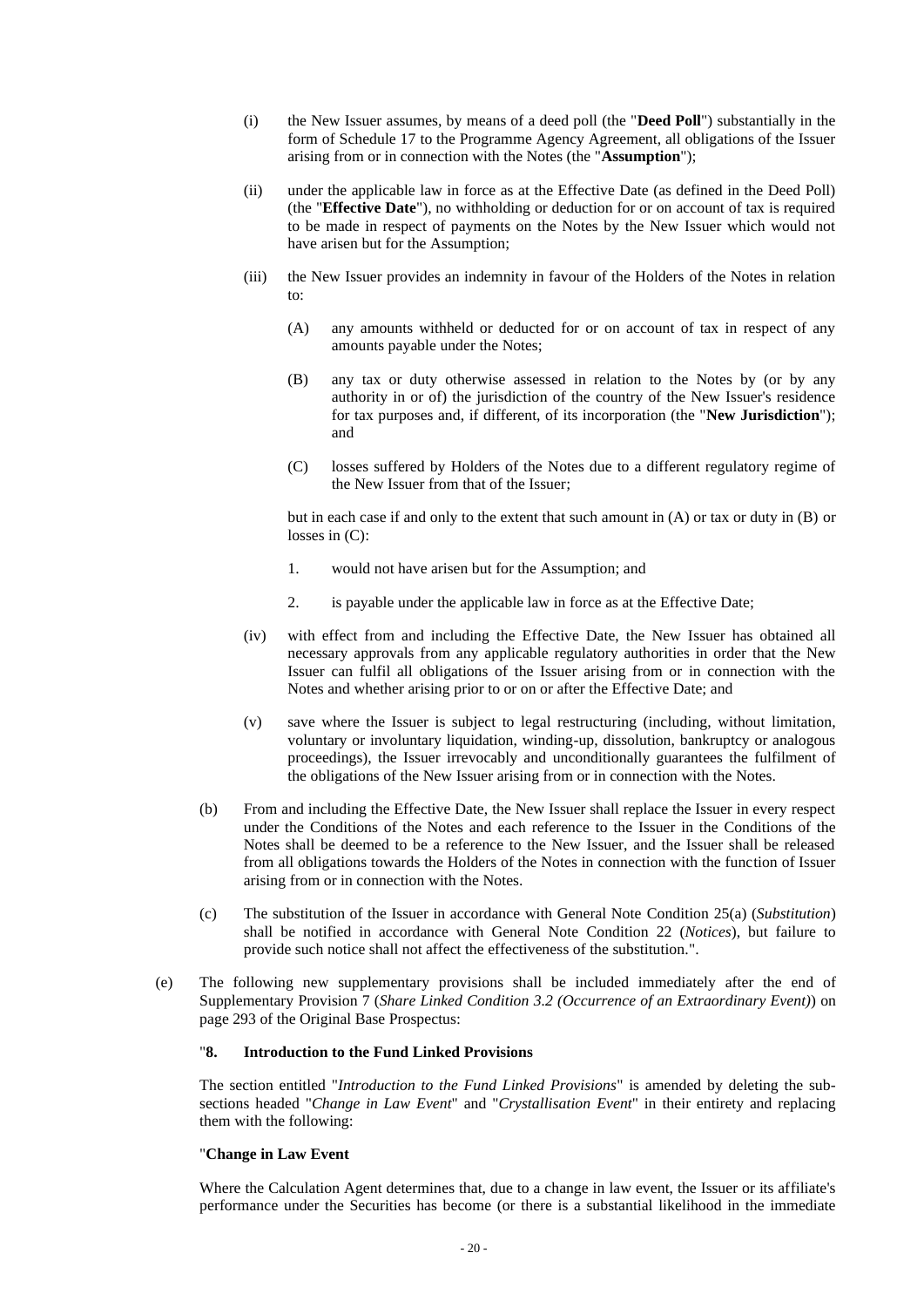future that it will become) illegal, the Issuer may, in its discretion, redeem the Securities early by payment of the Non-Scheduled Early Repayment Amount."; and

## "**Crystallisation Event**

A Crystallisation Event will occur if the Calculation Agent, acting in good faith and in a commercially reasonable manner, determines that the occurrence of a Potential Crystallisation Event (as described below) has occurred or is continuing in respect of a Fund.

Upon the occurrence of a Crystallisation Event, the Calculation Agent may determine that a replacement asset or basket of assets that preserves as closely as commercially practicable the original economic and investment objective of a Fund will be substituted in place of such Fund, and may make such adjustments to the terms of the Securities as the Calculation Agent determines appropriate to account for the economic effect on the Securities of the replacement of such Fund by the replacement asset(s) and to preserve the original economic objective and rationale of the Fund Linked Securities. If the Calculation Agent, acting in good faith and in a commercially reasonable manner, determines that it is not able to determine appropriate replacement asset(s), then the Issuer may at its discretion redeem all, but not some only, of the Fund Linked Securities by payment to investors on the scheduled maturity date or the Maturity Date of an amount equal to the Non-scheduled Early Repayment Amount.

Potential Crystallisation Events include:

- (a) winding up, insolvency or liquidation of a Fund or its investment adviser;
- (b) termination of any relevant service provider or agreement, a breach of any obligation by a service provider or any significant change in the original fund prospectus, in each case, resulting in increased costs of certain agreements between a Fund and its service providers which, in the reasonable view of the Calculation Agent, significantly changes the economics of the Securities from that prevailing on the Trade Date and for which the Issuer is not accountable;
- (c) a failure to execute subscriptions or redemptions in units or shares of a Fund wholly in cash or on time, which, in the reasonable view of the Calculation Agent, significantly changes the economics of the Securities from that prevailing on the Trade Date and for which the Issuer is not accountable;
- (d) any subscription or redemption costs or dealing charges which differ from those prevailing on the Trade Date are imposed in dealing in the shares issued by the Fund, which, in the reasonable view of the Calculation Agent, significantly changes the economics of the Securities from that prevailing on the Trade Date and for which the Issuer is not accountable;
- (e) dealing restrictions are introduced in relation to the shares or units of a Fund or such Fund fails to accept subscriptions or redemptions which, in the reasonable view of the Calculation Agent, significantly changes the economics of the Securities from that prevailing on the Trade Date and for which the Issuer is not accountable;
- (f) a material deviation from the investment guidelines or breach of the investment restrictions of a Fund which, in the reasonable view of the Calculation Agent, significantly changes the economics of the Securities from that prevailing on the Trade Date and for which the Issuer is not accountable;
- (g) a material change to the investment guidelines of a Fund which changes the investment objective of such Fund and which, in the reasonable view of the Calculation Agent, significantly changes the economics of the Securities from that prevailing on the Trade Date and for which the Issuer is not accountable;
- (h) regulatory or legal action is taken against a Fund that has a material adverse effect on such Fund which, in the reasonable view of the Calculation Agent, significantly changes the economics of the Securities from that prevailing on the Trade Date and for which the Issuer is not accountable;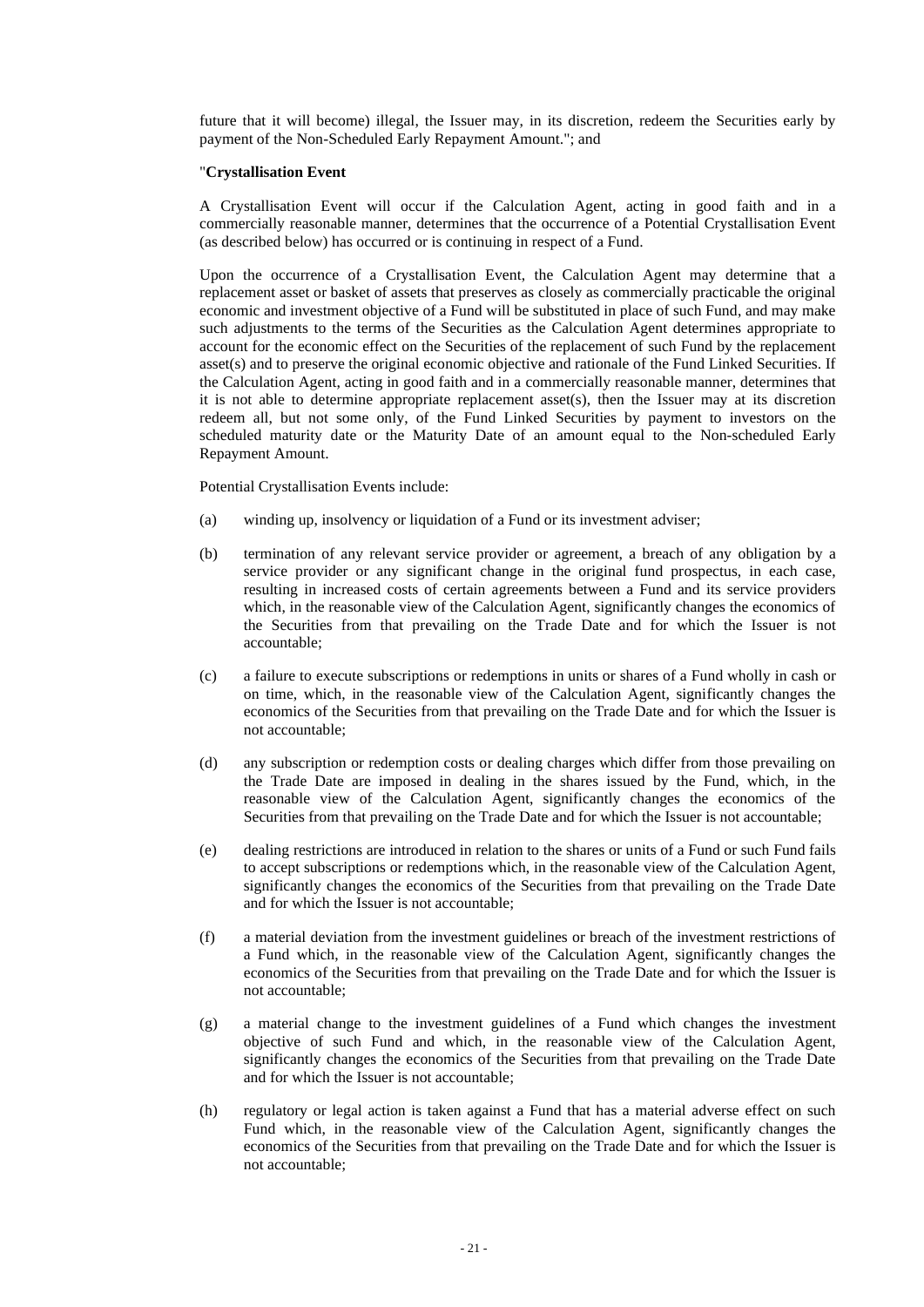- (i) a Fund, its investment adviser or other service provider loses its licence or regulatory authorisation and this has material adverse effect on such Fund;
- (j) due to a change in law, it has or will imminently become illegal for, or there is will imminently be a material restriction on, the Issuer to perform its obligations under the Fund Linked Securities:
- (k) any change in tax law which would materially affect payments to investors in a Fund;
- (l) [*intentionally deleted*]; and
- (m) one or more of certain specified ratios of the net asset value of a Fund, the assets under management of such Fund or the annualised realised volatility of such Fund over a specified lookback period exceed or are less than specified thresholds which, in the reasonable view of the Calculation Agent, significantly changes the economics of the Securities from that prevailing on the Trade Date and for which the Issuer is not accountable.

If an event described in sub-clause (c) above has occurred, then the payment date may be postponed.".

#### **9. Fund Linked Condition 1 (***Consequences of Fund Market Disruption Days***)**

Fund Linked Condition 1 (*Consequences of Fund Market Disruption Days*) is amended by deleting the condition in its entirety and replacing it with the following:

# "1. **Consequences of Fund Market Disruption Days**

If the Calculation Agent determines that any Scheduled Reference Date is a Fund Market Disruption Day in respect of a Fund, then the relevant Reference Date for such Fund shall be the first Fund Calculation Day for such Fund following the Fund Market Disruption Event End Date for the relevant Reference Date for such Fund, unless the Calculation Agent determines that each of the 60 consecutive calendar days following such Scheduled Reference Date is either a Fund Market Disruption Day for such Fund or not a Fund Calculation Day for such Fund, or both, in which case:

- (a) the Business Day immediately following the 60th calendar day shall be deemed to be the relevant Reference Date for such Fund, notwithstanding the fact that such day is a Fund Market Disruption Day for such Fund and/or is not a Fund Calculation Day for such Fund; and
- (b) the Calculation Agent may determine the net asset value per share or unit of such Fund on such last consecutive Business Day in good faith and in a commercially reasonable manner (which may be zero), and such net asset value shall be the Reference Price for the Reference Date for the relevant Reference Date.".

#### **10. Fund Linked Condition 2 (***Early Exercise Event or Early Redemption Event***)**

Fund Linked Condition 2 (*Early Exercise Event or Early Redemption Event*) is amended by deleting the condition in its entirety and replacing it with the following:

## "2. **Early Exercise Event or Early Redemption Event**

If the Calculation Agent determines that an Early Exercise Event (in the case of Instruments) or an Early Redemption Event (in the case of Notes) has occurred or is occurring, and in addition to, and without prejudice to, any other rights the Issuer may have under the Conditions, the Issuer may (but shall not be obliged to), by giving notice to the Holders in accordance with General Instrument Condition 24 (Notices) or General Note Condition 22 (Notices), as the case may be (the "**Early Exercise Notice**") (in the case of Instruments) or the "Early Redemption Notice" (in the case of Notes), redeem all, but not some only, of the Fund Linked Securities by payment, for each Fund linked Security, of an amount equal to the Non-scheduled Early Repayment Amount determined in respect of the EE Valuation Date (in the case of Instruments) or the ER Valuation Date (in the case of Notes) on the Early Exercise Date (in the case of Instruments) or the Early Redemption Date (in the case of Notes).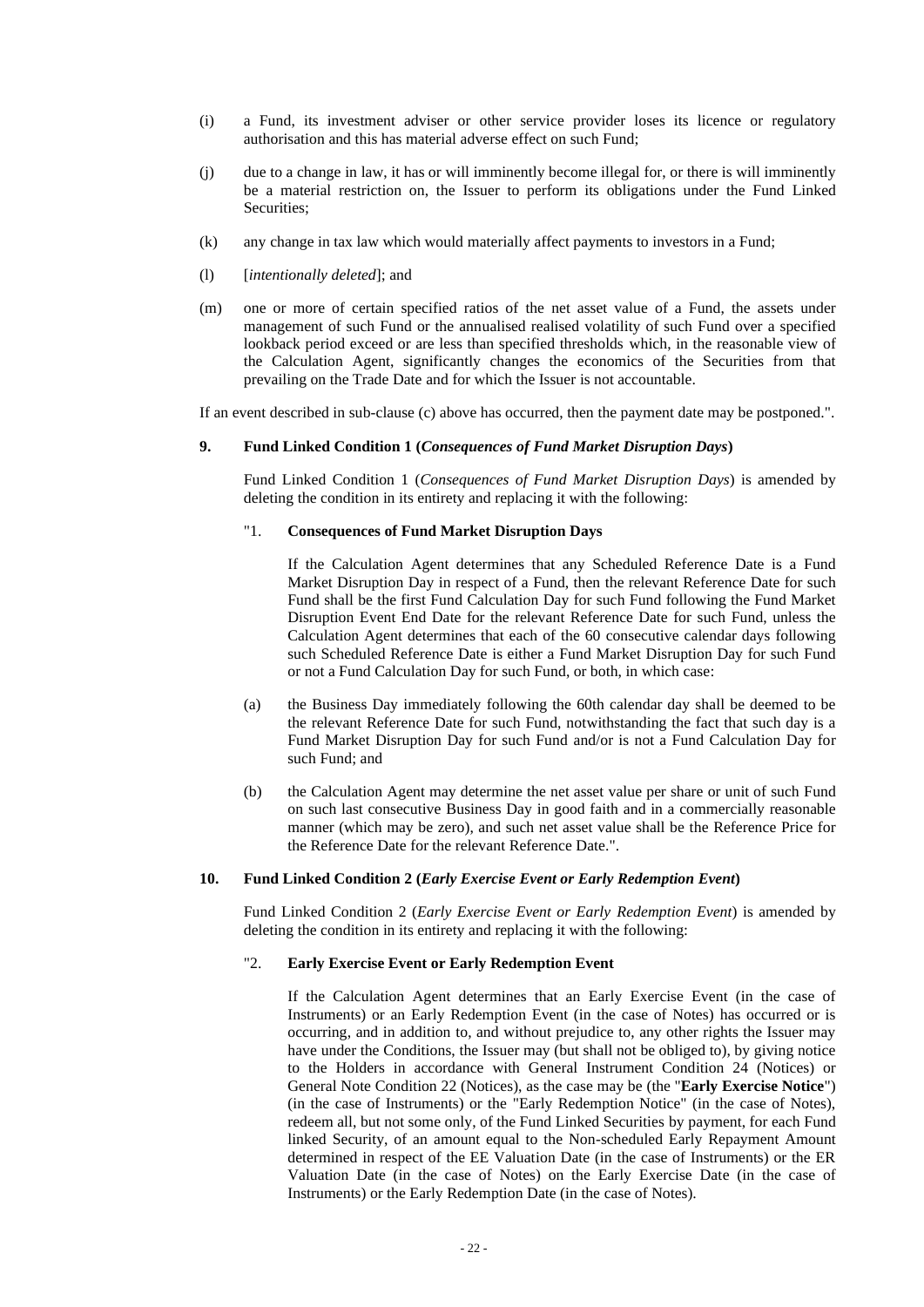Notwithstanding the preceding paragraph, if the Early Exercise Date or the Early Redemption Date, as the case may be, would otherwise fall on or after the Scheduled Maturity Date, the Early Exercise Notice or the Early Redemption Notice, as the case may be, shall be deemed to be void and of no effect.".

## **11. Fund Linked Condition 3 (***Consequences of a Potential Adjustment Event***)**

Fund Linked Condition 3 (*Consequences of a Potential Adjustment Event*) is amended by deleting the condition in its entirety and replacing it with the following:

## "3. **Consequences of a Potential Adjustment Event**

Following the determination by the Calculation Agent that a Potential Adjustment Event has occurred in respect of a Fund, the Calculation Agent will determine whether such Potential Adjustment Event has a diluting or concentrative effect on the theoretical value of such Fund and, if so, acting in good faith and a commercially reasonable manner, will (a) make the corresponding adjustment, if any, to any one or more of the terms of the Fund Linked Securities, including without limitation, any variable or term relevant to the settlement or payment under such Fund Linked Securities, as the Calculation Agent determines appropriate to account for that diluting or concentrative effect (provided that no adjustments will be made to account solely for changes in volatility or liquidity relative to such Fund), and (b) determine the effective date of that adjustment.".

# **12. Fund Linked Condition 5 (***Consequences of a Crystallisation Event***)**

Fund Linked Condition 5 (*Consequences of a Crystallisation Event*) is amended by deleting the condition in its entirety and replacing it with the following:

# "5. **Consequences of a Crystallisation Event**

- 5.1 A "**Crystallisation Event**" shall have occurred in respect of a Fund if the Calculation Agent, acting in good faith and in a commercially reasonable manner, determines that a Potential Crystallisation Event has occurred or is continuing in relation to such Fund (a "**Affected Fund**") (including, for the purposes of this Fund Linked Condition 5 only, any cell, compartment or any segregated portfolios of such Fund) or any shares or units issued by such Fund, on any day in the period commencing on, and including, the Trade Date and ending on, and including, (a) in respect of any Potential Crystallisation Event other than a Non-full Cash Redemption Proceeds Event, a Scheduled Reference Date, or (b) in respect of a Potential Crystallisation Event that is a Non-full Cash Redemption Proceeds Event, the Maturity Date, and the date on which the Calculation Agent makes the determinations above in relation to such Potential Crystallisation Event and such Crystallisation Event shall be the "**Crystallisation Event Date**" for such events, provided that, if the Calculation Agent, acting in good faith and in a commercially reasonable manner, determines that any event amounts to both a Fund Market Disruption Event and also a Crystallisation Event, then the Calculation Agent may in its discretion determine that such event shall be a Fund Market Disruption Event and that the provisions of Fund Linked Condition 1 (*Consequences of Fund Market Disruption Days*) shall apply to such event, and that the provisions of this Fund Linked Condition 5 shall not apply to such event.
- 5.2 Subject to the provisos in Fund Linked Condition 5.4 below, on the occurrence of a Crystallisation Event in respect of a Fund, the Issuer may (but shall not be obliged to), acting in good faith and in a commercially reasonable manner, (i) replace such Fund with a replacement asset or basket of assets that preserves as closely as commercially practicable the original economic and investment objective of such Fund (the "**Substitution Asset**") with effect from the Substitution Date, and (ii) make such adjustments to the terms of the Fund Linked Securities (including, without limitation, any variable or term relevant to the calculation or payment under the Fund Linked Securities) as the Calculation Agent determines appropriate to account for the economic effect on the Fund Linked Securities of the occurrence or existence of such Crystallisation Event and the replacement of such Fund with the Substitution Asset and to preserve the original economic objective and rationale of the Fund Linked Securities.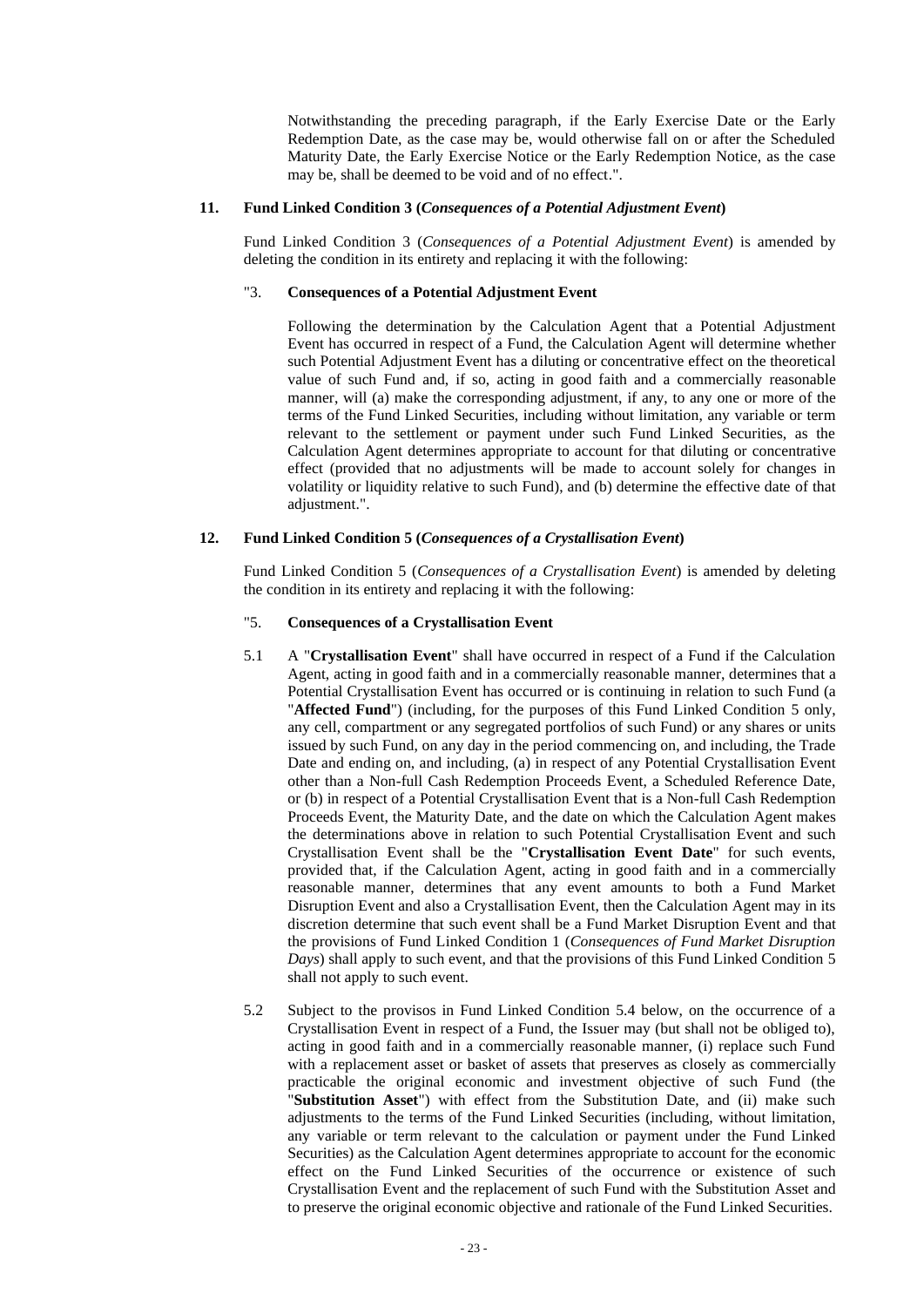- 5.3 Following the Substitution Date for an Affected Fund and in respect of any relevant day, any reference to such Affected Fund shall be deemed to be a reference to the Substitution Asset and any reference to the NAV of such Affected Fund on such day shall be deemed to be a reference to the net asset value of the Substitution Asset (as determined by the Calculation Agent) on such day.
- 5.4 Provided that:
	- (i) if the date that would be selected by the Calculation Agent, acting in good faith and in a commercially reasonable manner, to be the "Substitution Date" in respect of such Crystallisation Event falls or would fall, as is applicable, after the relevant Scheduled Reference Date, the replacement of such Affected Fund with the Substitution Asset shall not take place; or
	- (ii) if the Calculation Agent, acting in good faith and in a commercially reasonable manner, determines that the Issuer is unable, for whatever reason, to select an appropriate asset or basket of assets to be a Substitution Asset and/or to replace such Affected Fund with a Substitution Asset,

then, in either case, the Issuer may (but shall not be obliged to) redeem all, but not some only, of the Fund Linked Securities on the Maturity Date by payment of the Nonscheduled Early Repayment Amount on the Maturity Date by giving notice to the Holders in accordance with General Instrument Condition 24 (*Notices*) (the "**Crystallisation Event Exercise Notice**") or General Note Condition 22 (*Notices*), (the "**Crystallisation Event Redemption Notice**"), as the case may be, that the Fund Linked Securities shall be so redeemed.

For the avoidance of doubt, if the Fund Linked Securities are redeemed on the Maturity Date by payment of the Non-scheduled Early Repayment Amount in respect of each Fund Linked Security, the Settlement Amount (in the case of Instruments) or the Final Redemption Amount (in the case of Notes) specified in the relevant Issue Terms shall not be payable on the Maturity Date.

The Issuer may give more than one Crystallisation Event Exercise Notice or Crystallisation Event Redemption Notice, as the case may be, subject to the above provisions, and the latest valid Crystallisation Event Exercise Notice or Crystallisation Event Redemption Notice, as the case may be, will prevail and the Fund Linked Securities will be redeemed by payment of the Non-scheduled Early Repayment Amount determined by reference to the latest valid Crystallisation Event Exercise Notice or Crystallisation Event Redemption Notice, as the case may be.".

# **13. Fund Linked Condition 6 (***Non-full Cash Redemption Proceeds Event Adjustment***)**

This Condition is deemed to be deleted for the purposes of these supplementary provisions.

#### **14. Fund Linked Condition 7 (***Definitions***)**

Fund Linked Condition 7 (*Definitions*) is amended by deleting the definitions of "Fund Market Disruption Event" and "Potential Crystallisation Event" in their entirety and replacing them with each of the following:

""**Fund Market Disruption Event**" means, in respect of a Fund, (a) a suspension or limitation of subscriptions or redemptions in such Fund on any Fund Calculation Day, or (b) a failure to receive valuations for (which, for the avoidance of doubt, shall include the non-publication or non-availability of the NAV or any relevant net asset value), such Fund on any Fund Calculation Day, as determined by the Calculation Agent in good faith and in a commercially reasonable manner, and provided that, if the Calculation Agent, acting in good faith and in a commercially reasonable manner, determines that any event amounts to both a Fund Market Disruption Event and also a Crystallisation Event, then the Calculation Agent may in its discretion determine that such event shall be a Crystallisation Event and that the provisions of Fund Linked Condition 5 (*Consequences of a Crystallisation Event*) shall apply to such event, and that the provisions of Fund Linked Condition 1 (*Consequences of Fund Market Disruption Days*) shall not apply to such event."; and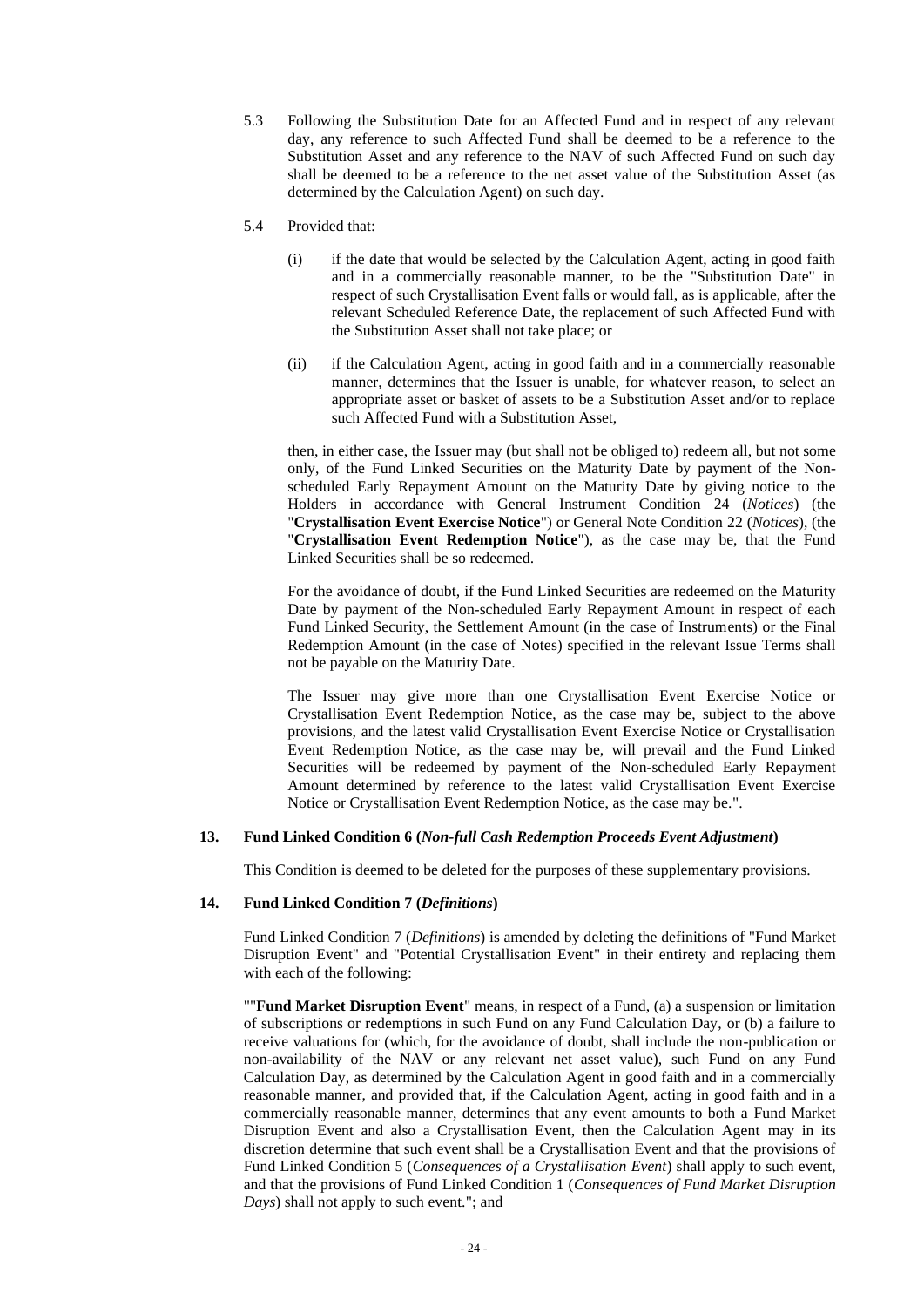""**Potential Crystallisation Event**" means the occurrence of any of the events listed below in relation to a Fund, as determined by the Calculation Agent (acting in good faith and in a commercially reasonable manner):

- (i) *Winding-Up of a Fund or Investment Adviser:* either (a) such Fund or its investment adviser is unable to pay its debts as they fall due or otherwise becomes insolvent or goes into liquidation (other than for the purpose of reconstruction or amalgamation) or if a liquidator, administrator or equivalent is appointed in respect of such party or a substantial part of its assets or (b) such Fund is the subject of a court order for its winding up or liquidation or other cessation of trading of such Fund or any units or shares issued by such Fund;
- (ii) *Fund Service Provider and Fund Agreements*: any of (a) the termination of the relevant Fund Service Provider Agreement, unless a replacement Fund Service Provider has been appointed, (b) the breach of any contractual obligations by a Fund Service Provider under the relevant Fund Service Provider Agreement which results in an increase in any of the costs or fees from that set out in the relevant Original Fund Prospectus, (c) in respect of the investment management or investment advisory agreement, any actual or potential termination of the investment management or investment advisory agreement, in each case, as notified by the management company or directors of such Fund or (d) any other significant change from that set out in the relevant Original Fund Prospectus, which would have significant impact on the investors, including (but not limited to) change in currency, incorporation, domicile, or a significant change in any Fund Service Provider including any of the affiliates of the investment manager or investment adviser taking over such duties and which, in each case, in the reasonable view of the Calculation Agent, significantly changes the economics of the Securities from that prevailing on the Trade Date and for which the Issuer is not accountable;
- (iii) *Non-full Cash Redemption Proceeds Event*: such Fund, or the Fund Service Provider acting on behalf of such Fund, to effect subscriptions and redemptions in units or shares issued by such Fund, fails to accept or execute subscriptions or redemptions wholly in cash and/or in accordance with any settlement schedule provided in the relevant Original Fund Prospectus, (which, for the avoidance of doubt, shall disregard any gating, deferral, suspension or other provisions permitting such Fund to delay or refuse redemption in full) (including the Calculation Agent becoming aware that the redemption proceeds that would be paid to an investor (being a financial institution or its affiliates based in the same jurisdiction as the Issuer) of such Fund in respect of redemption of a fund share differs from the NAV of such fund share), as determined by the Calculation Agent acting in good faith and in a commercially reasonable manner and which, in the reasonable view of the Calculation Agent, significantly changes the economics of the Securities from that prevailing on the Trade Date and for which the Issuer is not accountable;
- (iv) *Application of Recurrent Cost and Charges on a Fund*: any subscription or redemption costs or dealing charges which differ from those prevailing on the Trade Date are imposed in dealing in the shares issued by the Fund, which, in the reasonable view of the Calculation Agent, significantly changes the economics of the Securities from that prevailing on the Trade Date and for which the Issuer is not accountable;
- (v) *Dealing Restrictions*: any of (a) a decrease in the frequency of dealing in any units or shares issued by such Fund from the frequency stipulated in relation to such Fund in the relevant Original Fund Prospectus, (b) the imposition of any dealing restrictions in relation to any units or shares issued by such Fund not specified in the relevant Original Fund Prospectus including, without limitation, a minimum or maximum dealing size (including any increase in dealing size, whether or not applicable solely to the Issuer and/or any of its affiliates), a delay (partial or otherwise) in dealing, an extension of the notice period, or material change in the notice times, for dealing, a suspension or termination of subscription, redemption (including by way of redemption in specie) or settlement, (c) a failure by such Fund to accept subscriptions or execute redemptions in full, (d) any comparable restriction imposed on any similar method for increasing or decreasing exposure to such Fund not specified in the relevant Original Fund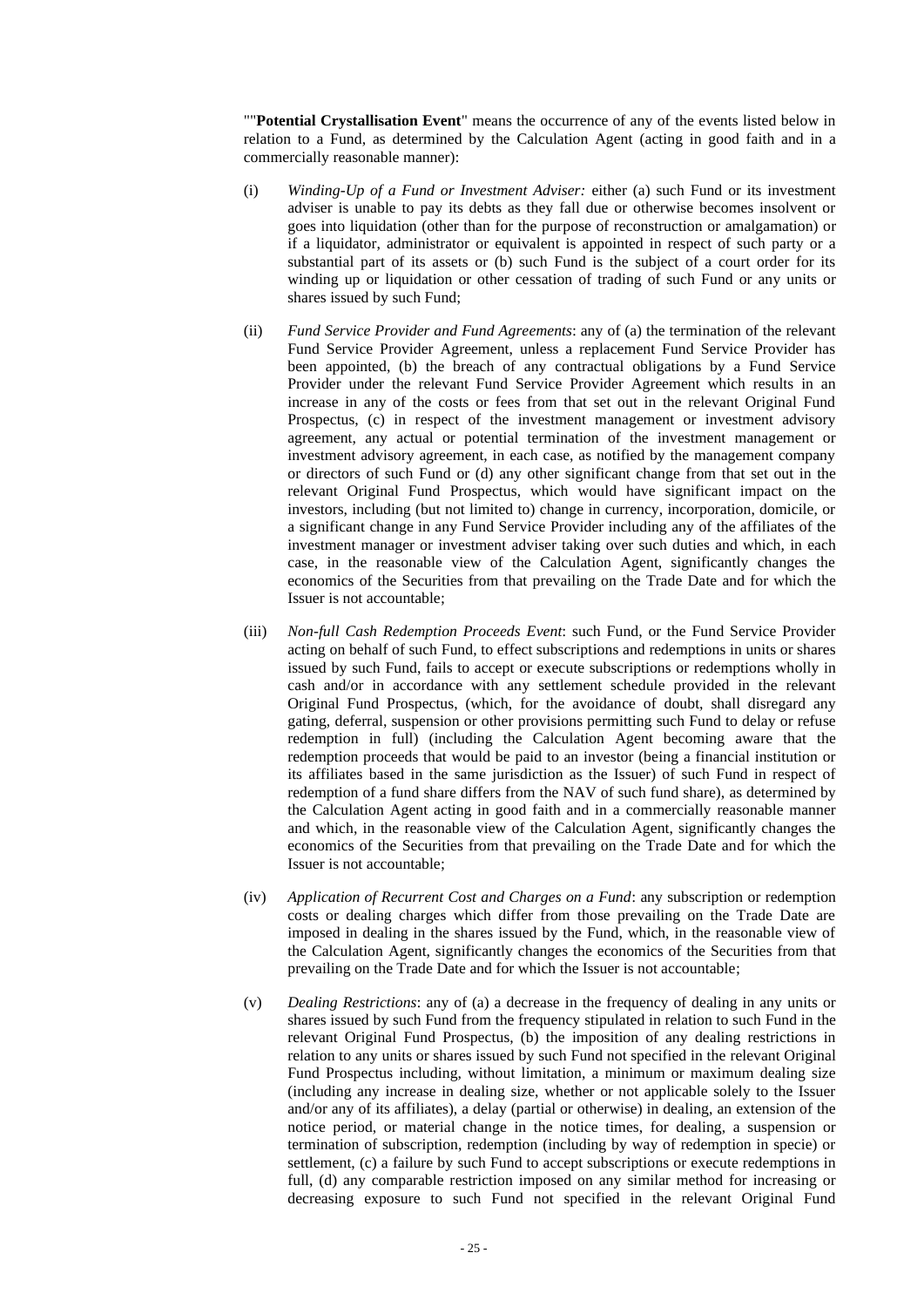Prospectus which, in each case, in the reasonable view of the Calculation Agent, significantly changes the economics of the Securities from that prevailing on the Trade Date and for which the Issuer is not accountable;

- (vi) *Breach of Investment Guidelines and Restrictions*: any material deviation from the investment guidelines or breach of the investment restrictions of such Fund set out in relation to such Fund in the relevant Original Fund Prospectus which, in the reasonable view of the Calculation Agent, significantly changes the economics of the Securities from that prevailing on the Trade Date and for which the Issuer is not accountable;
- (vii) *Change to Investment Guidelines*: an official, announced, material change to the investment guidelines of such Fund which changes the investment objective of such Fund as specified in the relevant Original Fund Prospectus which, in the reasonable view of the Calculation Agent, significantly changes the economics of the Securities from that prevailing on the Trade Date and for which the Issuer is not accountable;
- (viii) *Regulatory or Legal Action*: regulatory action, litigation, dispute or legal proceedings against such Fund, or its investment adviser or any Fund Service Provider of such Fund that has a material adverse effect on the functioning, operations, inflows or outflows of such Fund which, in the reasonable view of the Calculation Agent, significantly changes the economics of the Securities from that prevailing on the Trade Date and for which the Issuer is not accountable;
- (ix) *Loss of licence or Authority*: such Fund, or its investment adviser or any Fund Service Provider of such Fund (a) loses any relevant licence or new conditions are imposed on such licence or (b) has any regulatory authorisation, registration or approval cancelled, suspended, revoked or removed for whatever reason, which has a material adverse effect on the functioning, operations, inflows or outflows of such Fund;
- (x) *Regulatory Event*: due to the promulgation of any rule, regulation or guideline under the Dodd-Frank Wall Street Reform and Consumer Protection Act (including, without limitation, Section 619 thereof), the Issuer determines, acting in good faith and in a commercially reasonable manner, that (a) it is or will within the next 30 calendar days become illegal and/or a breach of any rule or guideline for it to perform its obligations under the Fund Linked Securities, and/or (b) there is or will within the next 30 calendar days be a material restriction on it performing its obligations under the Fund Linked Securities;
- (xi) *Tax Event*: any change in tax law or interpretation of tax law which would materially affect payments made to investors in, or an investor having exposure to, such Fund;
- (xii) [*intentionally deleted*];
- (xiii) *Material Adverse Fund Event*: In respect of a Fund on any relevant day, as determined by the Calculation Agent which, in their reasonable view, significantly changes the economics of the Securities from that prevailing on the Trade Date and for which the Issuer is not accountable, any of the following occurs:
	- (a) the *quotient* of (I) the NAV(t) of such Fund, *divided* by (II) the Maximum NAV of such Fund, is less than the NAV Threshold, adjusted for any Potential Adjustment Event, as determined by the Calculation Agent;
	- (b) the *quotient* of (I) the AUM(t) of such Fund, *divided* by (II) the Maximum AUM of such Fund, is less than the AUM Threshold, adjusted for any Potential Adjustment Event, as determined by the Calculation Agent; or
	- (c) the annualised daily realised volatility of such Fund calculated over the sixmonth period ending on the day immediately preceding such day is greater than the Volatility Threshold, as determined by the Calculation Agent."."

## 4. **Amendments to the section entitled "***Fund Linked Conditions***"**

The information in the section entitled "*Fund Linked Conditions*" is amended and supplemented by deleting